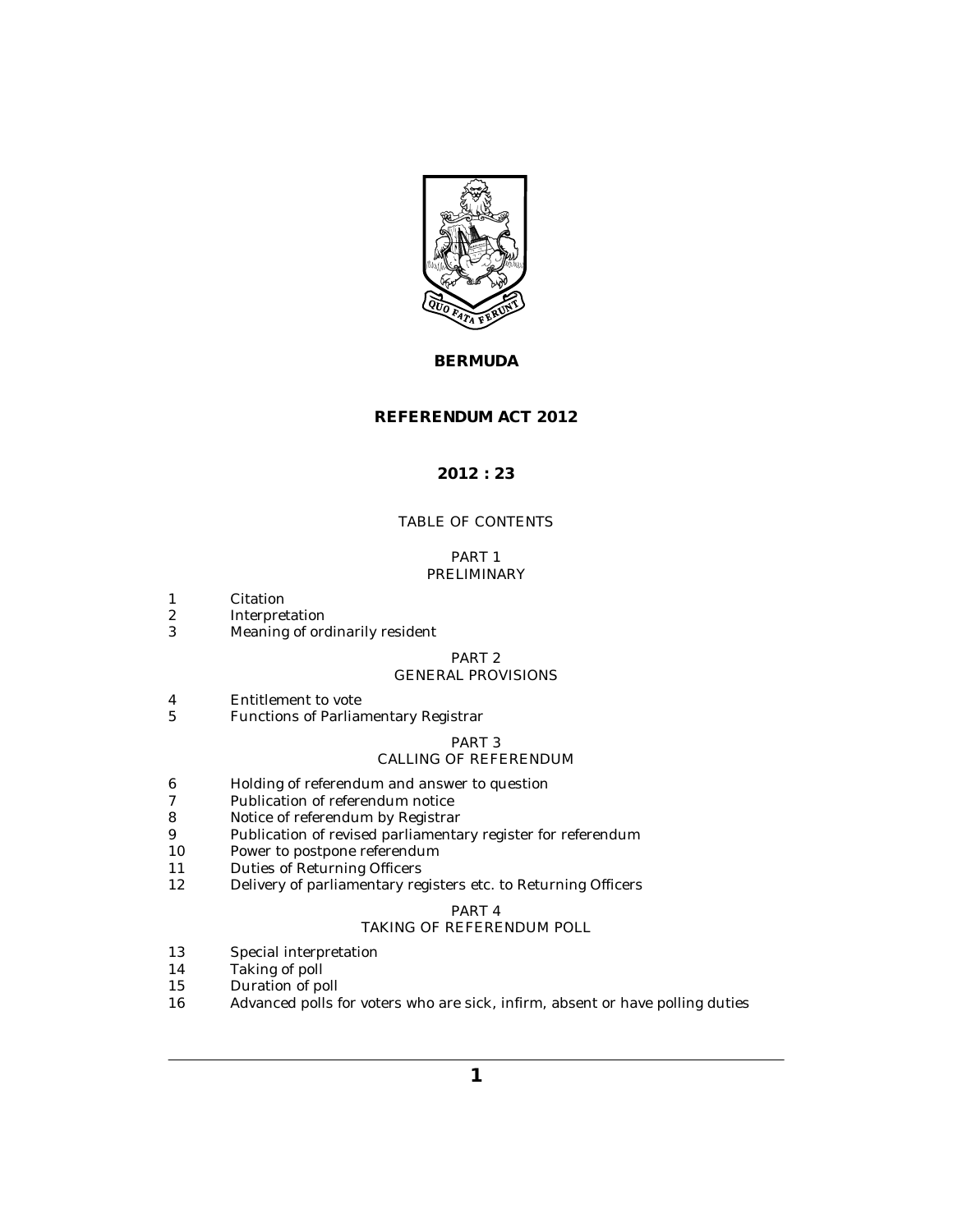### **REFERENDUM ACT 2012**

- [Advanced polls for incapacitated voters](#page-10-0) 17
- [Conduct of advanced polls](#page-10-0) 18
- [General duties of Returning Officer as to taking of poll](#page-11-0) 19
- [Adjournment of poll in special circumstances](#page-11-0) 20
- [Rules for taking a poll](#page-12-0) 21
- [Ballot paper](#page-12-0) 22
- [Premises not to be used as committee room](#page-12-0) 23

# PART 5

## [POLLING PROCEDURE](#page-12-0)

- [Issue of ballot papers](#page-12-0) 24
- [Identification of intending voters](#page-13-0) 25
- [Challenge of intending voters](#page-13-0) 26
- [Marking the ballot paper](#page-14-0) 27
- [Incapacitated voters](#page-14-0) 28
- [Spoilt ballot papers](#page-14-0) 29
- [Void ballot papers](#page-14-0) 30
- [Arrest of voter for personation](#page-15-0) 31

## PART 6 [CLOSE OF POLL PROCEDURE](#page-15-0)

- [Count of ballots](#page-15-0) 32
- [Declaration and publication of referendum results](#page-16-0) 33

### PART 7

#### **[OFFENCES](#page-16-0)**

- [Secrecy during and after poll](#page-16-0) 34
- [Misconduct at referendum](#page-17-0) 35
- [Returning Officer to be conservator of peace](#page-18-0) 36
- [No person to carry offensive weapons or propaganda apparatus on polling day](#page-18-0) 37
- [Bribery](#page-18-0) 38
- [Undue influence](#page-19-0) 39
- [Punishment for bribery and undue influence](#page-20-0) 40
- [Personation and voting if not qualified](#page-20-0) 41
- [Offences relating to voting](#page-20-0) 42
- [Supplying intoxicating liquor by way of organized treating](#page-21-0) 43
- [Disqualifications](#page-22-0) 44
- [Publishing of forms](#page-22-0) 45
- [Breaches of official duty](#page-22-0) 46
- [General penalty](#page-22-0) 47

## PART 8

### **[MISCELLANEOUS](#page-22-0)**

- [Registrar to retain documents](#page-22-0) 48
- [Rules](#page-22-0) 49
- [Duty of Commissioner of Prisons](#page-23-0) 50
- [Printing of forms at public expense](#page-23-0) 51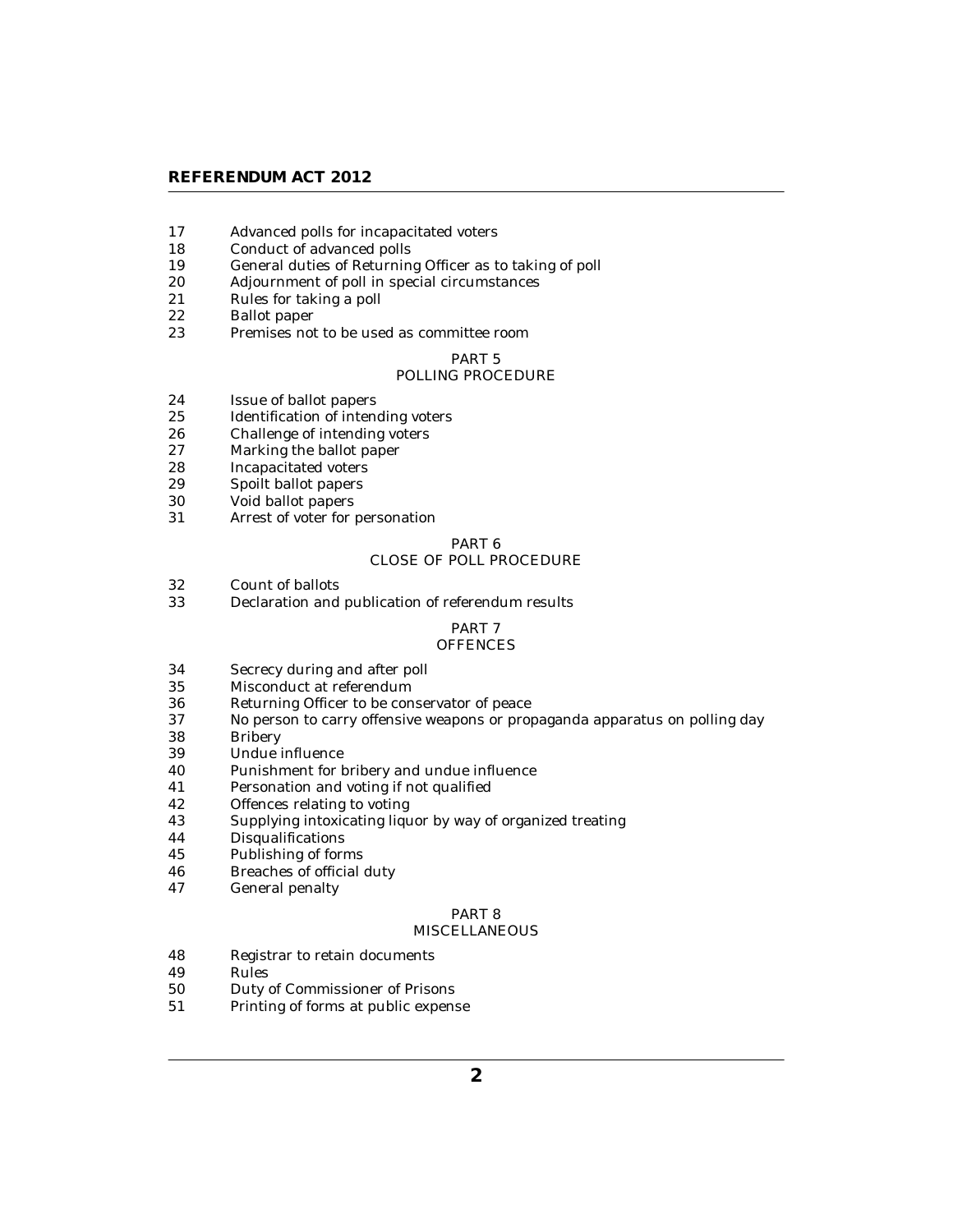- <span id="page-2-0"></span>[Fees](#page-23-0) 52
- [Ad hoc committee](#page-23-0) 53

SCHEDULE 1 [Rules for the Taking of a Poll](#page-24-0)

SCHEDULE 2 [Form of Ballot Paper](#page-27-0)

SCHEDULE 3 [Form of Declaration of Intending Voter](#page-28-0)

SCHEDULE 4 [Form of Oath by Blind or Incapacitated Voter](#page-30-0)

SCHEDULE 5 [Fees payable to Persons Discharging Referendum Duties](#page-31-0)

SCHEDULE 6 [Ad hoc Committee](#page-32-0)

WHEREAS it is expedient to enact legislation that sets out the framework for the conduct of a referendum;

Be it enacted by The Queen's Most Excellent Majesty, by and with the advice and consent of the Senate and the House of Assembly of Bermuda, and by the authority of the same, as follows:

### **PART 1**

#### **PRELIMINARY**

### **Citation**

This Act may be cited as the Referendum Act 2012. 1

**Interpretation**

2 (1) In this Act, unless the context otherwise requires—

"Committee" means an ad hoc committee appointed under section 53;

- "excepted day" means a Sunday or other public holiday as defined by the Public Holidays Act 1947;
- "observers" has the meaning given in section 14(4), and "observer" has a corresponding meaning;
- "parliamentary register" means the parliamentary register prepared, revised and maintained by the Registrar pursuant to section 7(1) of the Parliamentary Election Act 1978, and includes a part of the register relating to a constituency;

"person" means an individual natural person;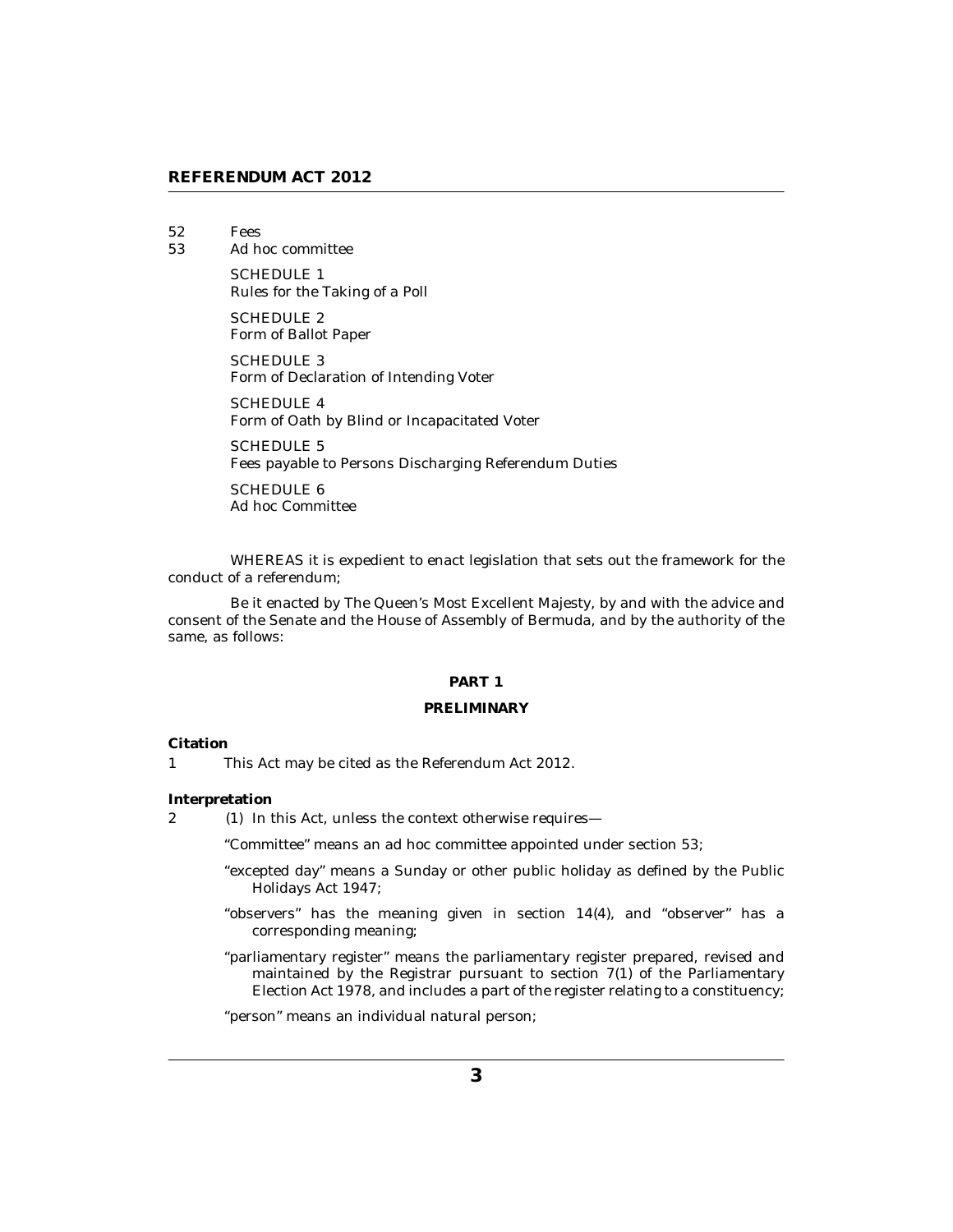- <span id="page-3-0"></span>"polling day" means the day appointed in a referendum notice, under section 7, for a referendum to take place;
- "polling place" means that part of a polling room which is set aside, and separated by a barrier, from the other parts of the polling room pursuant to rule 1(1)(b) of the Rules contained in Schedule 1;
- "polling room" means the place appointed for the voting at a referendum to take place;
- "referendum" means the taking of a poll on the referendum question or questions, the counting of the ballots, and the declaration of the results of the referendum, in accordance with this Act;
- "referendum notice" means a notice under section 7 appointing the day for the holding of a referendum;
- "referendum question" means a question referred to in section 6(1)(a);
- "Registrar" means the Parliamentary Registrar appointed under section 6 of the Parliamentary Election Act 1978;
- "Returning Officer" has the meaning given in section 11 and, to the extent that a presiding officer appointed pursuant to section 11(3) is authorized to exercise the powers or perform the duties of a Returning Officer, includes such presiding officer;
- "voter" means a person entitled to vote at a referendum in accordance with section 4;
- "voter's identification card" means a card for which provision is made in section 25 of the Parliamentary Election Act 1978;

 $(2)$  In reckoning a period of time for any of the purposes of this Act all days, whether excepted days or not, shall be counted unless it is otherwise expressly provided.

Where in this Act any person is required to make or sign a declaration he shall (3) do so on oath or with solemn affirmation.

#### **Meaning of ordinarily resident**

3 (1) Subject to this section, the place where a person is ordinarily resident shall be taken to be—

- if the person is a married person, the place where his family lives and sleeps (a) and to which, when away he intends to return or, if he is living apart from his family with the intent of remaining apart from it, then the place where he lives and sleeps and to which when away he intends to return, without regard to the place where he takes his meals or is employed; and
- (b) if the person is unmarried, then the place where he lives and sleeps the majority of the time.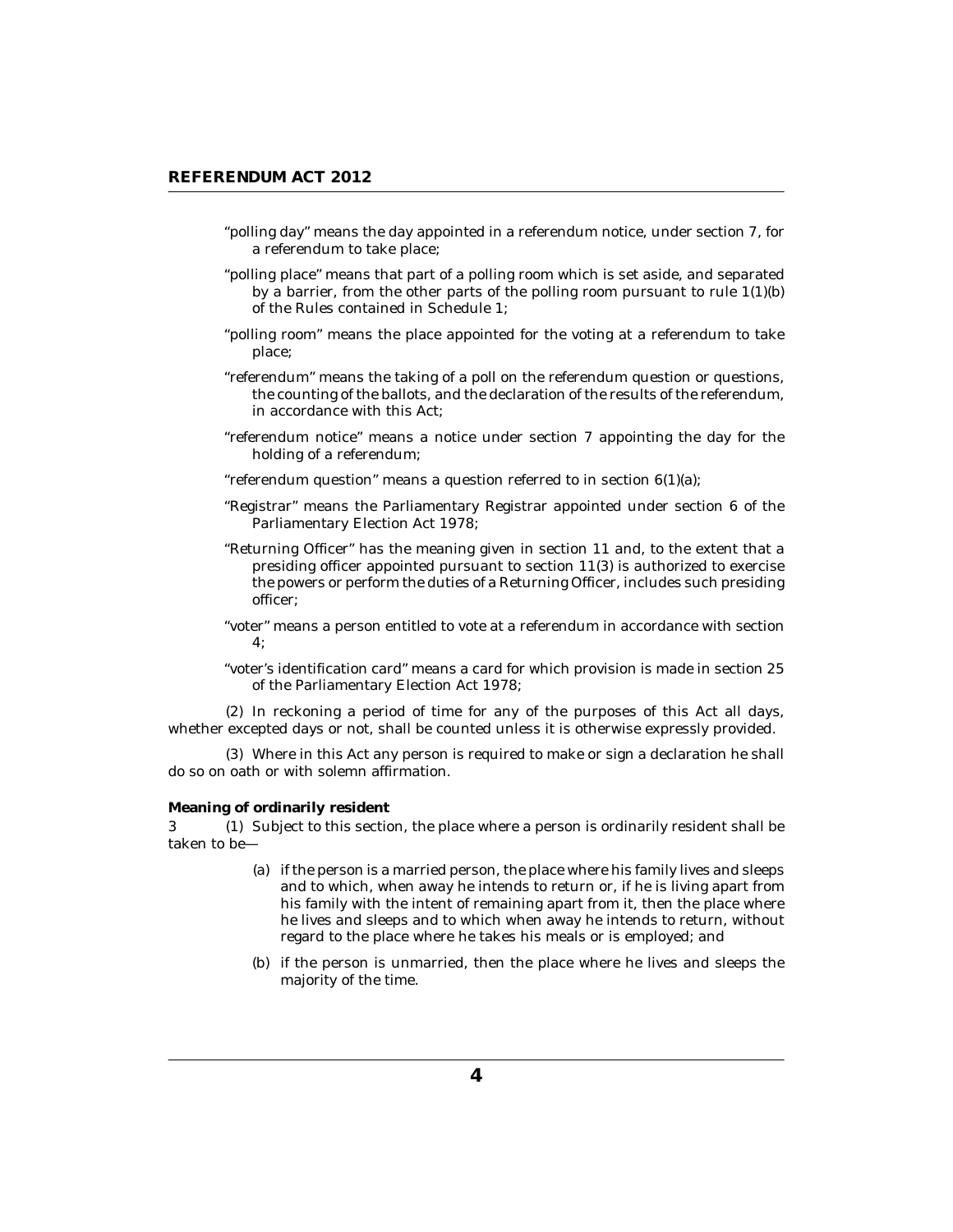<span id="page-4-0"></span>(2) No person shall, for the purpose of this Act, be deemed to be ordinarily resident in lodgings, or a hostel, refuge or similar institution conducted for charitable or benevolent purposes, unless that person has been in continuous residence in such lodgings or such hostel, refuge or similar institution for at least ten days immediately preceding the day on which the referendum notice is published under section 7 and intends to live there indefinitely.

(3) No person shall, for the purposes of this Act, be deemed to be ordinarily resident in a hospital, a home for the aged, or other institution for the treatment of any chronic illness or disability unless that person has been in continuous residence therein for at least ten days immediately preceding the day on which the referendum notice is published under section 7 and intends to live there indefinitely.

A person shall not be deemed to have changed his place of ordinary residence (4) by reason only of his absence from Bermuda for a period of not more than six months if he intends to continue to reside in Bermuda.

## **PART 2**

### **GENERAL PROVISIONS**

**Entitlement to vote**

4 (1) Subject to subsection (2), a person is entitled to vote at a referendum if, and only if, on the polling day, he is registered in accordance with the Parliamentary Election Act 1978 as an elector in the parliamentary register of any constituency.

(2) Notwithstanding that a person may be registered in the parliamentary register of a constituency, he is not entitled to vote at a referendum if, on the polling day—

- (a) he has ceased to be a Commonwealth citizen;
- (b) he has ceased to be ordinarily resident in Bermuda;
- (c) he is registered in the parliamentary register of more than one constituency;
- (d) he is disqualified from voting at a referendum under section 44, or from voting at a parliamentary election under section 71 of the Parliamentary Election Act 1978;
- he is in prison or detained in a senior training school or having been (e) sentenced to a term of imprisonment, preventive detention or corrective training the adjudged term of his sentence has not yet expired, whether or not he is then at large on licence, unless he has been granted a free pardon or has been granted remission under section 10 of the Prisons Act 1979; or
- $(f)$  he is a person suffering from a mental disorder within the meaning of the Mental Health Act 1968 or is otherwise adjudged to be of unsound mind under any statutory provision.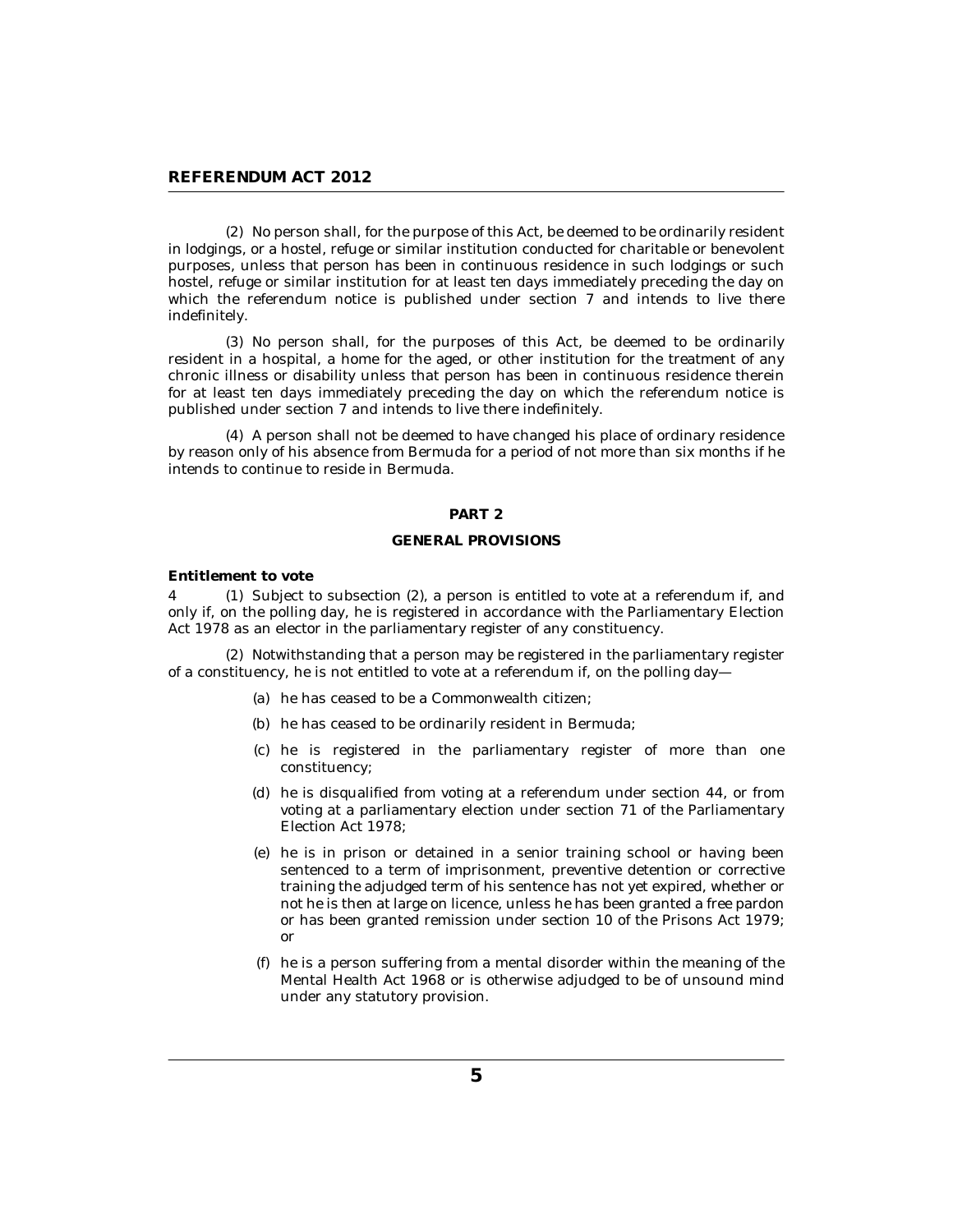<span id="page-5-0"></span>**Functions of Parliamentary Registrar**

- 5 (1) Subject to this Act, the Parliamentary Registrar ("the Registrar") shall
	- be responsible for the conduct of a referendum; and (a)
	- (b) exercise general supervision and control over the conduct of Returning Officers in and about the conduct of a referendum.

Expenses incurred by the Registrar pursuant to the conduct of a referendum (2) shall be defrayed from moneys provided by the Legislature.

### **PART 3**

### **CALLING OF REFERENDUM**

**Holding of referendum and answer to question**

- Where an Act requires that a referendum be held— 6 (1)
	- (a) the question or questions to be answered at the referendum shall be set out in that Act; and
	- (b) subject to anything to the contrary in that Act, the referendum shall be conducted in accordance with the provisions of this Act.

The ballot paper to be used for the purposes of a referendum shall be in the (2) form set out in Schedule 2.

Any question to be answered at a referendum shall be answered by a voter, in (3) accordance with Schedule 1, marking his ballot paper with either an affirmative ("Yes") vote or a negative ("No") vote.

A referendum question shall be taken to be answered in the affirmative ("Yes") (4) if, and only if—

- 50 per cent or more of the persons who are registered in the parliamentary (a) register, published under section 9(b) for the referendum, vote at the referendum; and
- (b) more than 50 per cent of the persons voting at the referendum mark their ballot "Yes".

 $(5)$  A referendum question shall be taken to be answered in the negative  $(NO<sup>n</sup>)$  if, and only if—

- 50 per cent or more of the persons who are registered in the parliamentary (a) register, published under section 9(b) for the referendum, vote at the referendum; and
- (b) more than 50 per cent of the persons voting at the referendum mark their ballot "No".
- A referendum question shall be taken to be unanswered if— (6)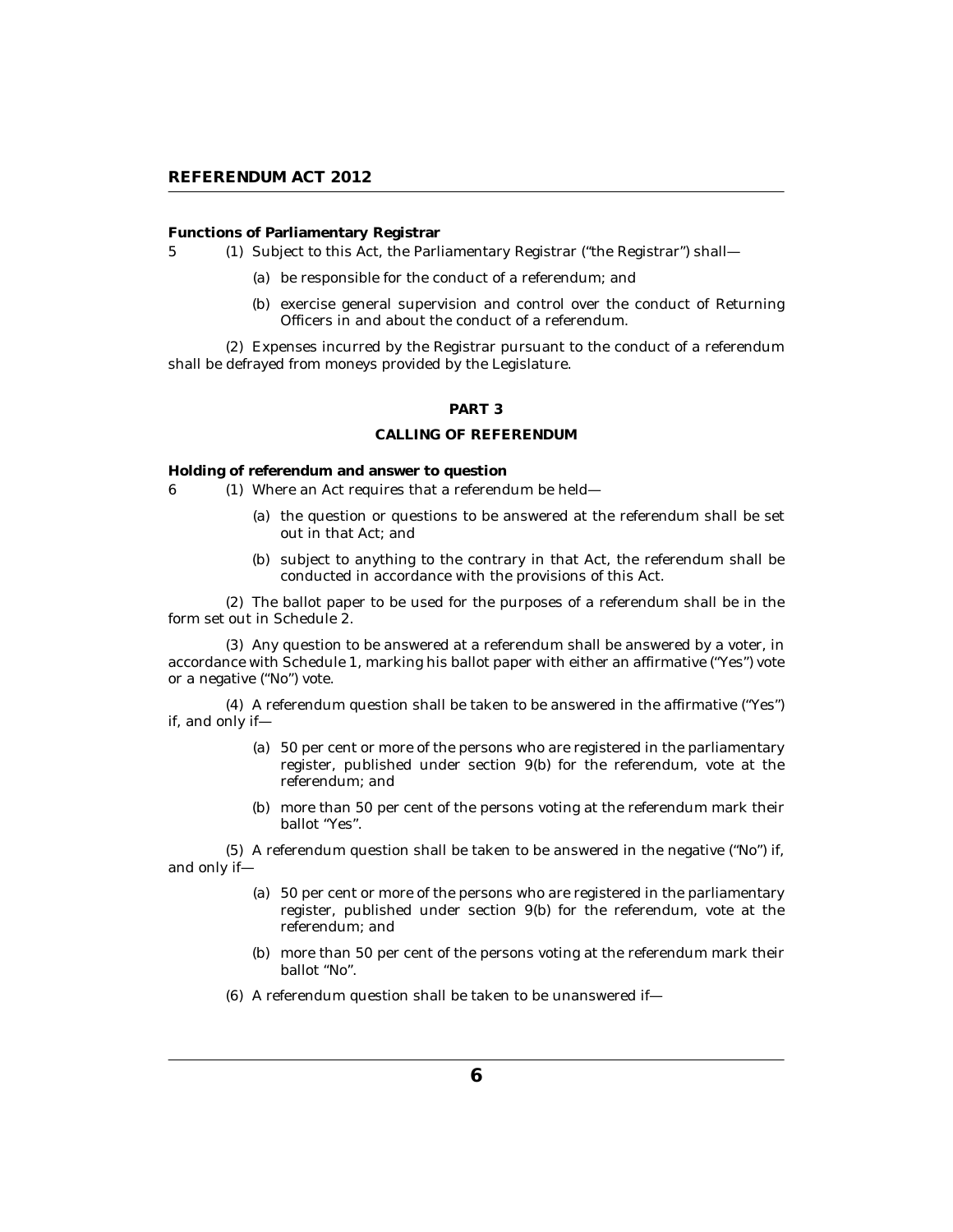- <span id="page-6-0"></span>(a) less than 50 per cent of the persons who are registered in the parliamentary register, published under section 9(b) for the referendum, vote at the referendum; or
- (b) the question has otherwise not been answered in the affirmative ("Yes") in accordance with subsection (4), or in the negative ("No") in accordance with subsection (5).

For the avoidance of doubt, unless required by an Act referred to in subsection (7) (1)(a) that is subsequent to a referendum in respect of which a referendum question is taken to be unanswered, another referendum shall not be held in respect of the same question.

#### **Publication of referendum notice**

 $7$  (1) Within 90 days after an Act referred to in section  $6(1)$  (requiring a referendum to be held) comes into operation, the Premier shall commence the referendum by, after consultation with the Parliamentary Registrar, publishing a referendum notice in accordance with subsection (2).

The Premier shall by notice published in the Gazette appoint the day for the (2) holding of the referendum, being a day—

- not earlier than the thirtieth day after the day on which that notice is so (a) published; and
- (b) not later than the sixtieth day after the day on which that notice is so published.

**Notice of referendum by Registrar**

8 (1) The Registrar shall, as soon as practicable after a referendum notice is published under section 7, also give notice of the holding of the referendum by publication of a notice in two successive publications of the Gazette and in at least one other newspaper circulating in Bermuda.

- Every such notice shall specify— (2)
	- (a) the polling day;
	- (b) the polling room, or polling rooms, for the holding of the referendum; and
	- (c) the question or questions to be answered at the referendum.

A polling room appointed for a referendum shall be a building or part of a (3) building which is not licensed for the sale of intoxicating liquor.

**Publication of revised parliamentary register for referendum**

- Where the Premier publishes a referendum notice pursuant to section 7— 9
	- (a) section 26A of the Parliamentary Election Act 1978; and
	- (b) for the avoidance of doubt, section  $10(4)$  of that Act,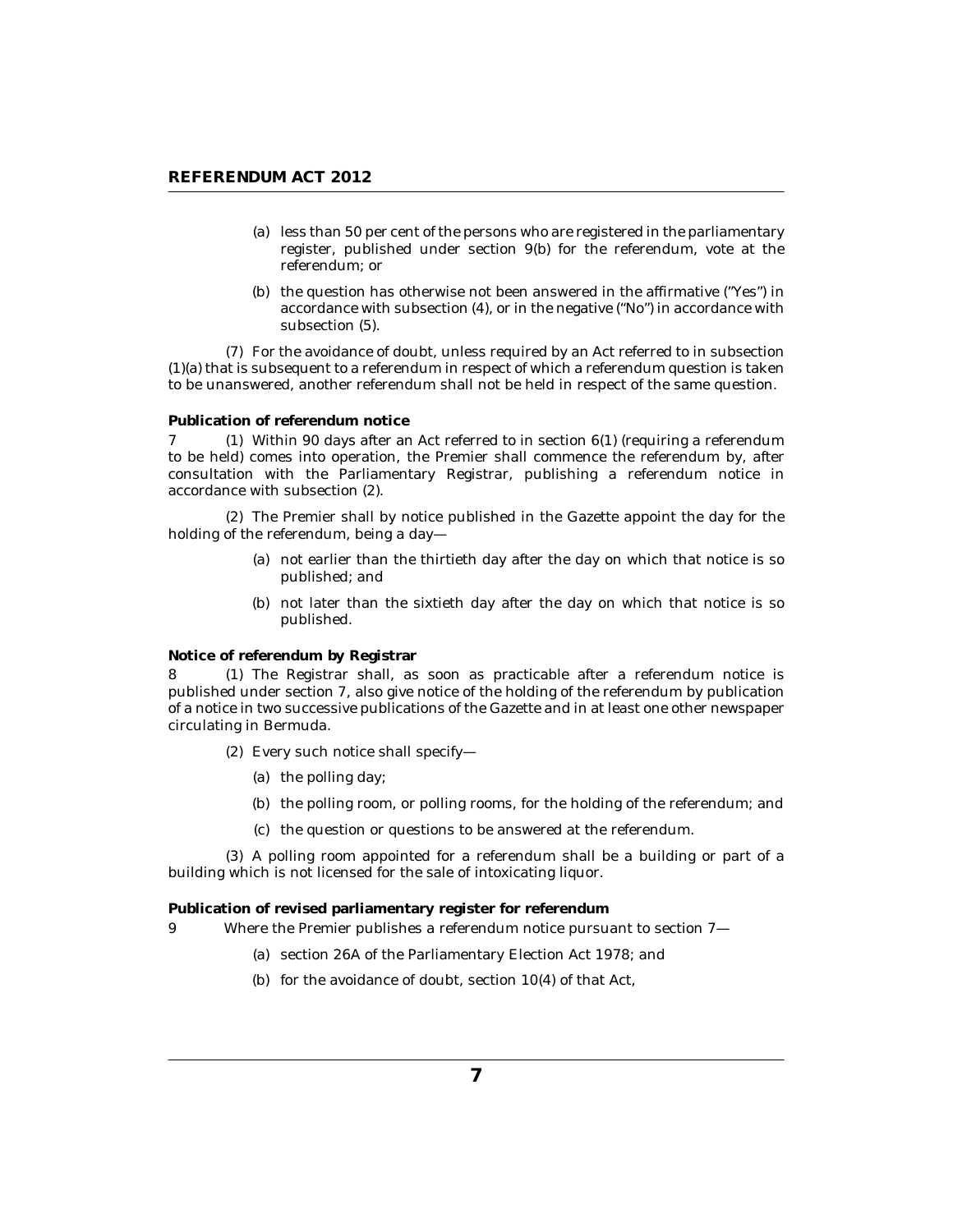<span id="page-7-0"></span>shall apply with necessary modifications, as if the reference in those sections to the Governor issuing a writ of election were a reference to the Premier publishing the referendum notice.

*[Section 9 repealed and replaced by 2016 : 13 s. 4 effective 28 March 2016]*

**Power to postpone referendum**

10 (1) Where at any time between the publication of a referendum notice and the polling day appointed by that notice, the Premier is satisfied that it is expedient so to do by reason of—

- (a) Bermuda having become, or being likely to become, engaged in any war;
- (b) a state of emergency having been proclaimed under section  $14(3)$  of the Constitution;
- (c) the occurrence of an earthquake, hurricane, flood or fire, or the outbreak of a pestilence or an infectious disease or other calamity whether similar to the foregoing or not;
- (d) the likelihood that the parliamentary register will not be available before the polling day; or
- (e) the occurrence of rioting, open violence or other civil disturbance which has caused, or is likely to cause, such interruption or abandonment of the electoral process as to prejudice the holding of a fair referendum,

he may by notice published in the Gazette cancel the polling day and appoint another day, not being more than thirty days after that notice is published, to be the polling day instead.

Where the polling day ("the original day") appointed by a referendum notice is (2) postponed by virtue of this section to another day ("the substitute day"), any reference in this Act or in any Rules made under this Act to the original day shall, if the context so requires, be construed as a reference to the substitute day and not the original day.

Where the polling day appointed by a referendum notice is postponed by notice (3) by virtue of this section, the Premier may by that notice or by a later notice published in the Gazette if, in his opinion, the polling room appointed for the original day ("the original polling room") will not be available for the purposes of the referendum, appoint another polling room (a "substitute polling room") for those purposes instead; and, where a substitute polling room has been so appointed, any reference in this Act or in any Rules made under this Act to the original polling room shall, if the context so requires, be construed as a reference to the substitute polling room and not the original polling room.

### **Duties of Returning Officers**

11 (1) In this Act "Returning Officer" means the Justice or Justices of the Peace charged by the Registrar, in writing, with the duty of conducting a referendum in respect of the parliamentary register for a constituency.

Where two or more Justices of the Peace are charged with the duty of (2) conducting a referendum in respect of the parliamentary register for the same constituency,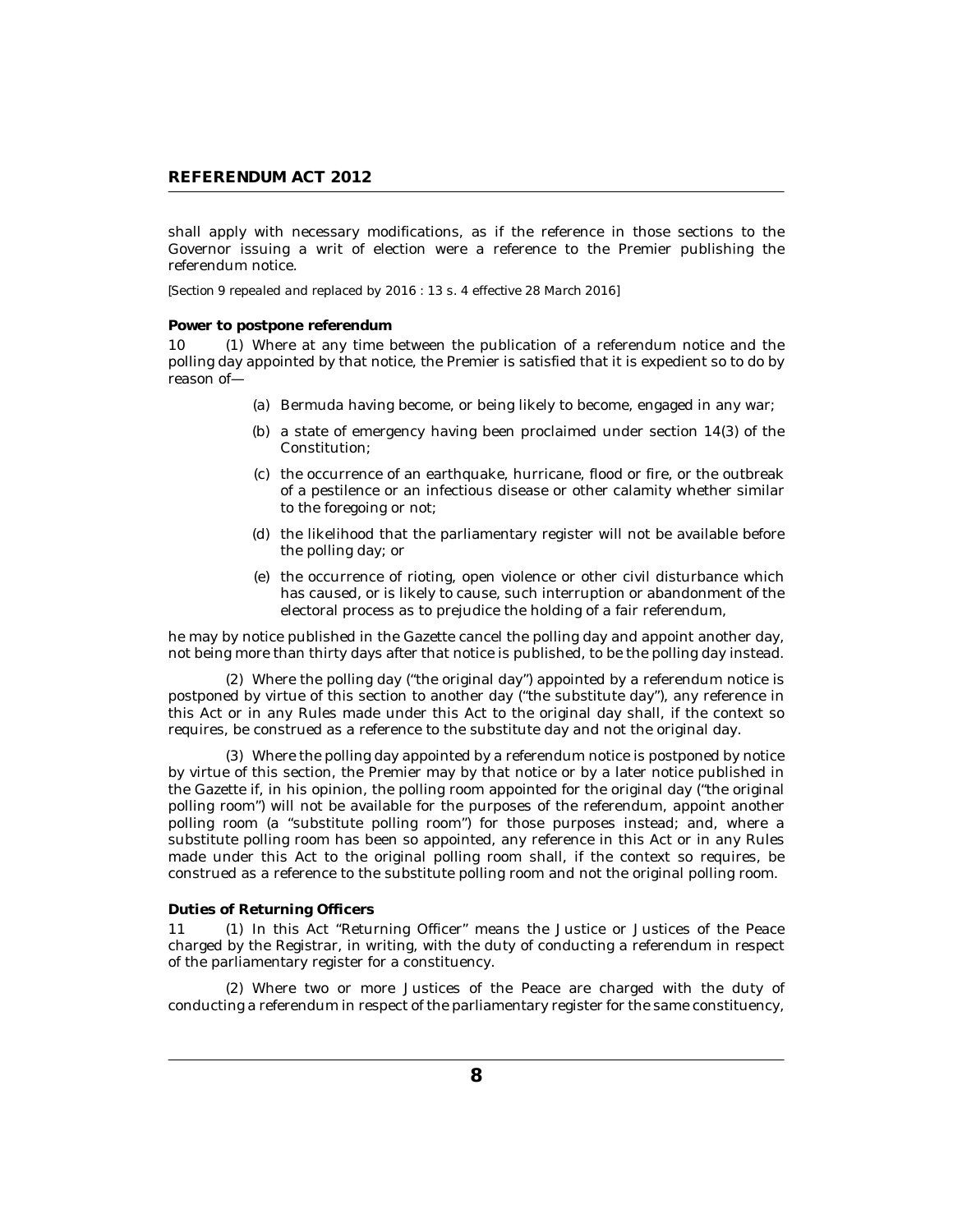<span id="page-8-0"></span>then so far as is reasonably practicable and subject to this Act they shall act jointly in the discharge of that duty, but the exercise of the powers conferred upon Returning Officers by this Act by any one or more of the Justices so charged shall be as valid and effectual as the exercise of those powers by all of them and no proceedings relating to a referendum shall be liable to be impugned on the ground that anything required or authorized to be done by, to or before the Returning Officer was done by, to or before one or more but not all of the Justices.

The Returning Officer, after consultation with the Registrar, may appoint one (3) or more persons approved by the Registrar as presiding officers to assist him in the discharge of his duties and in particular may appoint any one of them to preside at the polling room during any temporary absence of the Returning Officer therefrom and any presiding officer so appointed shall on behalf of the Returning Officer exercise such powers and perform such duties as he may be authorized to exercise and perform by the Returning Officer.

The Registrar may, subject to this Act, give Returning Officers generally or any (4) particular Returning Officer such directions as he may think necessary and appropriate for ensuring the efficient and orderly conduct of a referendum and it shall be the duty of each Returning Officer to conform to any directions so given.

**Delivery of parliamentary registers etc. to Returning Officers**

Before eight o'clock in the forenoon of polling day for a referendum, the Registrar shall deliver to the Returning Officer the parliamentary register for the constituency for which the Returning Officer is responsible, certified under the Registrar's hand to be correct.  $12<sub>1</sub>$ 

(2) The Returning Officer shall retain the parliamentary register in his custody until the conclusion of the referendum and shall then deliver it back to the Registrar.

### **PART 4**

### **TAKING OF REFERENDUM POLL**

**Special interpretation**

A Returning Officer may, if so directed by the Registrar, assume particular responsibility for the taking of the poll in relation to a particular part of the parliamentary register for a constituency including the supervision and control of a separate ballot box in relation to that part and in that event all references in this Part and in the Rules contained in Schedule 1 to the Returning Officer, a voter, a ballot box, the parliamentary register or ballot paper or a polling place within the polling room shall be construed as references to the particular Returning Officer and to those matters within his responsibility for the taking of the poll in relation to that particular part only of the parliamentary register, unless the context otherwise requires. 13

**Taking of poll**

14 (1) Subject to sections 16 and 17, a poll on the referendum question, or questions, shall be taken at the polling room, or rooms, on the polling day.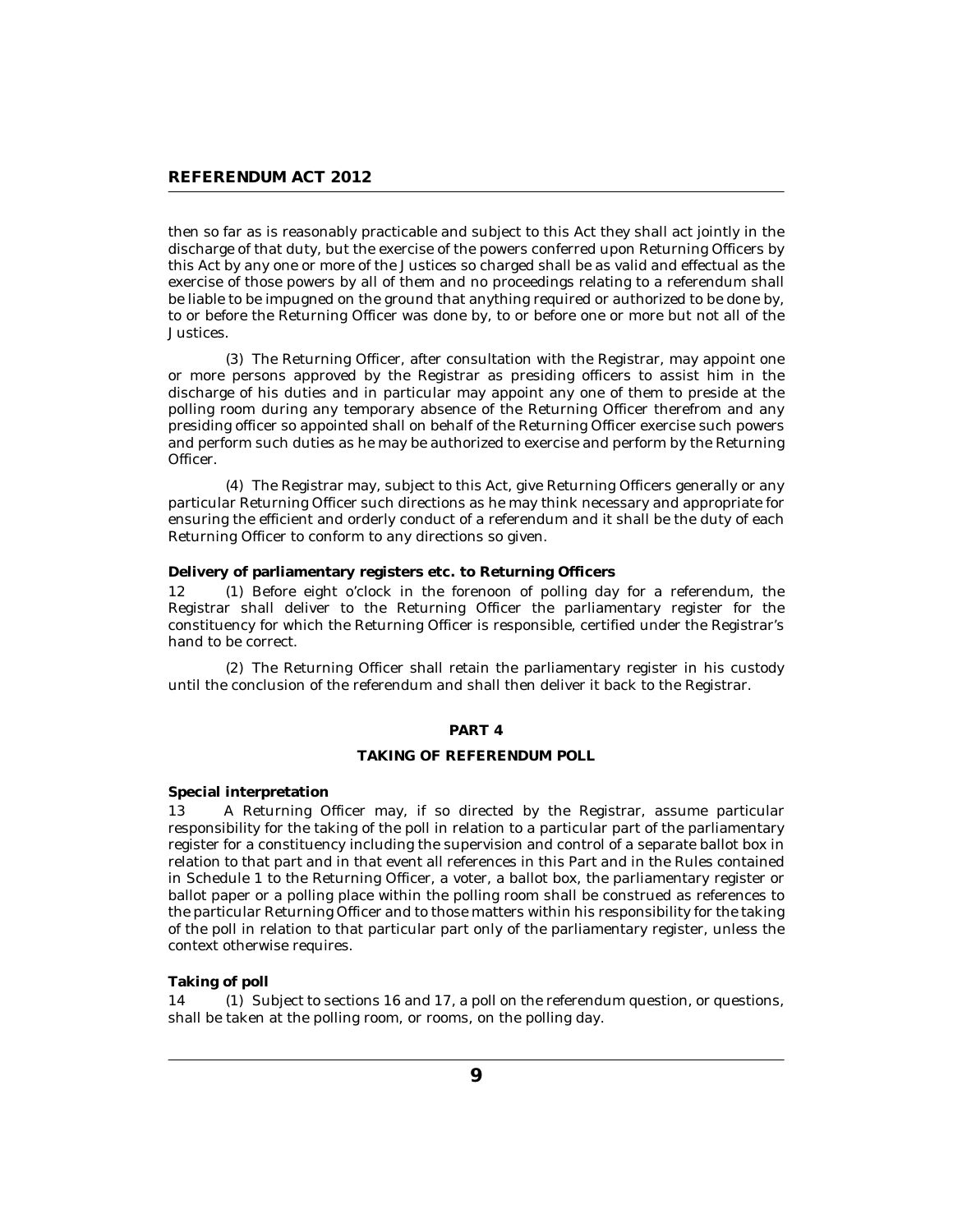- <span id="page-9-0"></span> $(2)$  In the taking of a poll at a referendum the voting shall be by ballot and—
	- (a) every voter desiring to vote at the referendum shall have facilities for voting in secrecy, freely and without interference; and
	- (b) every voter who votes at the referendum shall do so in secrecy, freely and without interference.

Every voter shall, if he is in employment, be entitled to receive from his (3) employer without penalty sufficient time off work on the polling day to enable him to travel to the polling room and there record his vote.

Each political party which is represented in the House of Assembly may, in (4) writing addressed to the Registrar, designate two observers per constituency to attend at the poll.

The Registrar may, in his absolute discretion, for the purposes of operational (5) efficiency allow only one of the two observers referred to in subsection (4) into the polling room at any one time.

#### **Duration of poll**

15 (1) Subject to sections 16 to 18, the poll in a referendum shall be taken on the polling day between the hours of eight o'clock in the forenoon and eight o'clock in the afternoon.

(2) If at the hour of closing of the poll there are any voters in the polling room, or in line at the door, who are qualified to vote and have not been able to do so since their arrival at the polling room, the poll shall be kept open a sufficient time to enable them to vote before the outer door of the polling room is closed, but no person who is not actually present at the polling room at the hour of closing shall be allowed to vote, even if the poll is still open when he arrives.

**Advanced polls for voters who are sick, infirm, absent or have polling duties**

16 (1) Where any voter who is duly registered in the parliamentary register is, or is likely to be, on the polling day an inmate of any institution registered under subsection (5) and to be prevented by illness, infirmity or disability from travelling to the polling room, it shall be lawful for such voter to record his vote at an advanced poll to be held for that purpose at such institution on such date prior to the polling day, and at such place, as shall be appointed by the Registrar.

Where any voter who is duly registered in the parliamentary register expects to (2) be absent from Bermuda, or to travel to or from Bermuda, on polling day, he may apply to the Registrar for a certificate of intended absence or intended travel, as the case may be, and the Registrar, if satisfied that the application is made in good faith, shall thereupon issue him with a certificate under his hand for the purpose of enabling him to vote at an advanced poll stating the name of such voter and the fact that he intends to be absent from Bermuda, or to travel to or from Bermuda, as the case may be, on polling day.

- Where— (3)
	- (a) the Registrar, a Returning Officer, presiding officer or observer; or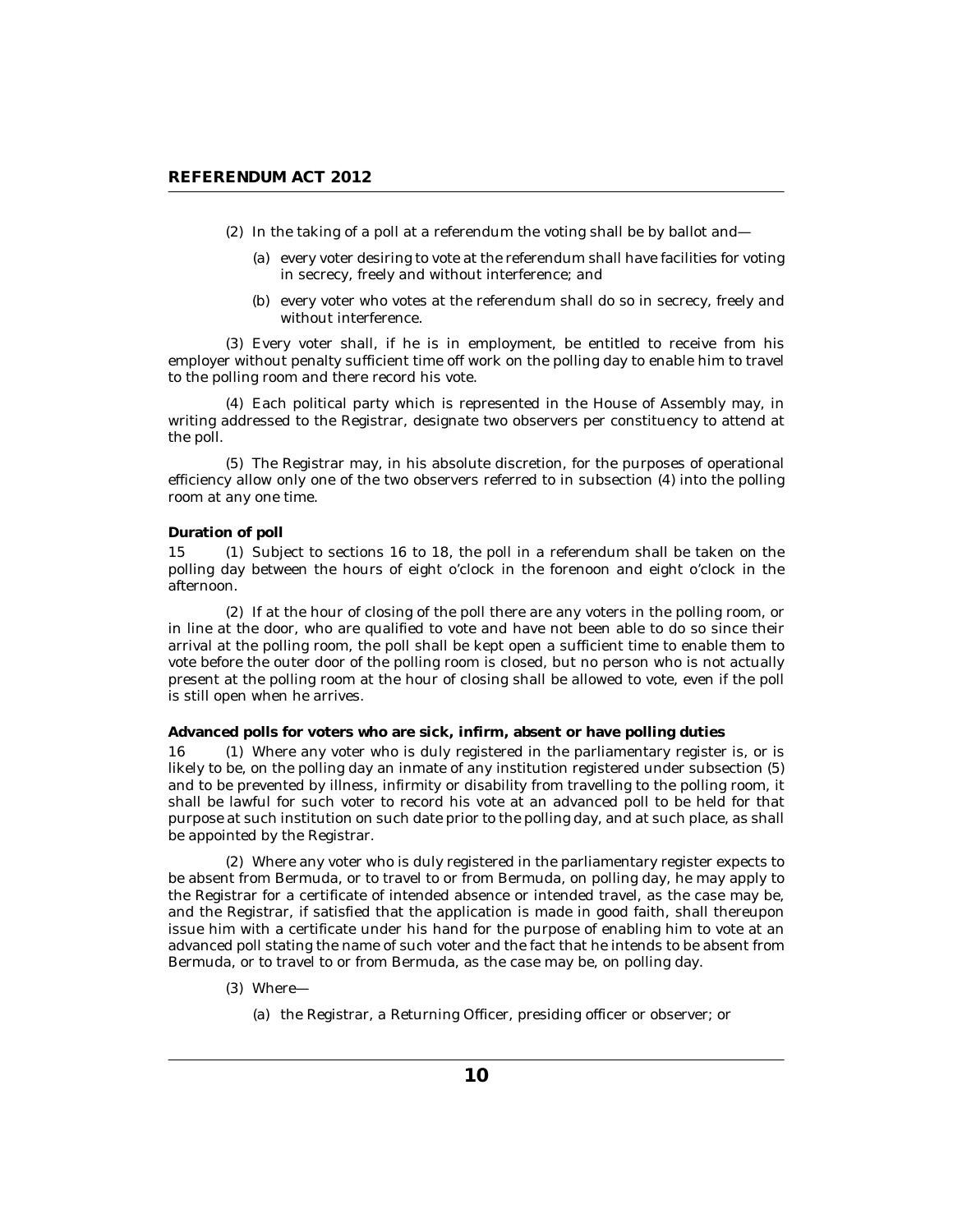(b) a police officer or other person certified by the Registrar to be employed at the polling on polling day,

<span id="page-10-0"></span>is duly registered in the parliamentary register, it shall be lawful for such person to record his vote at an advanced poll to be held for that purpose at such place and on such date as the Registrar appoints.

Advanced polls for voters intending to be absent from Bermuda shall be held (4) at such places and on such dates as the Registrar may by notice published in the Gazette appoint for the purpose, and it shall be lawful for every such voter, on production of a certificate issued under subsection (2), to record his vote at such an advanced poll.

(5) Any hospital, home for the aged or other institution for the treatment of any chronic illness or disability with permanent accommodation for five or more patients may apply to the Registrar for registration for the purposes of subsection (1) and the Registrar may, if he is satisfied that it is reasonable to hold an advanced poll in such place, so register it.

### **Advanced polls for incapacitated voters**

17 (1) Without prejudice to section 28, where any voter who is duly registered in the parliamentary register is unable or likely to be unable by reason either of illness, infirmity or disability to travel to the polling room, it shall be lawful for such voter to record his vote at an advanced poll to be held for that purpose at such place or places, and on such date or dates, as the Registrar may by notice in the Gazette appoint for the purpose.

For the purpose of voting at an advanced poll referred to in subsection (1), such (2) voter must apply to the Chief Medical Officer for a specially issued card certifying incapacity and the Chief Medical Officer, if satisfied that the applicant is incapacitated, shall thereupon issue him with such a card under his hand for the purpose of enabling him to vote at an advanced poll, stating the name of such voter and the fact that he is incapacitated.

(3) Any voter desiring to vote at any advanced poll referred to in subsection (1) shall, upon the production of a specially issued card certifying incapacity under this section, be allowed to vote in like manner as he would have been entitled so to do on the day appointed for the taking of the poll.

#### **Conduct of advanced polls**

18 (1) At any advanced poll held in accordance with section 16 or 17 a ballot box, or ballot boxes, shall be provided and at the close of such advanced poll the ballot papers shall without any examination be placed in a packet, or packets, and sealed by the officer conducting the poll, each such packet clearly designating the number of ballot papers it contains and the constituency to which it relates.

Each sealed packet of ballot papers taken at an advanced poll shall be (2) immediately given by the officer conducting the poll to the Registrar to be kept intact in his office until delivery by him on polling day to the Returning Officer for the constituency to which the packet relates.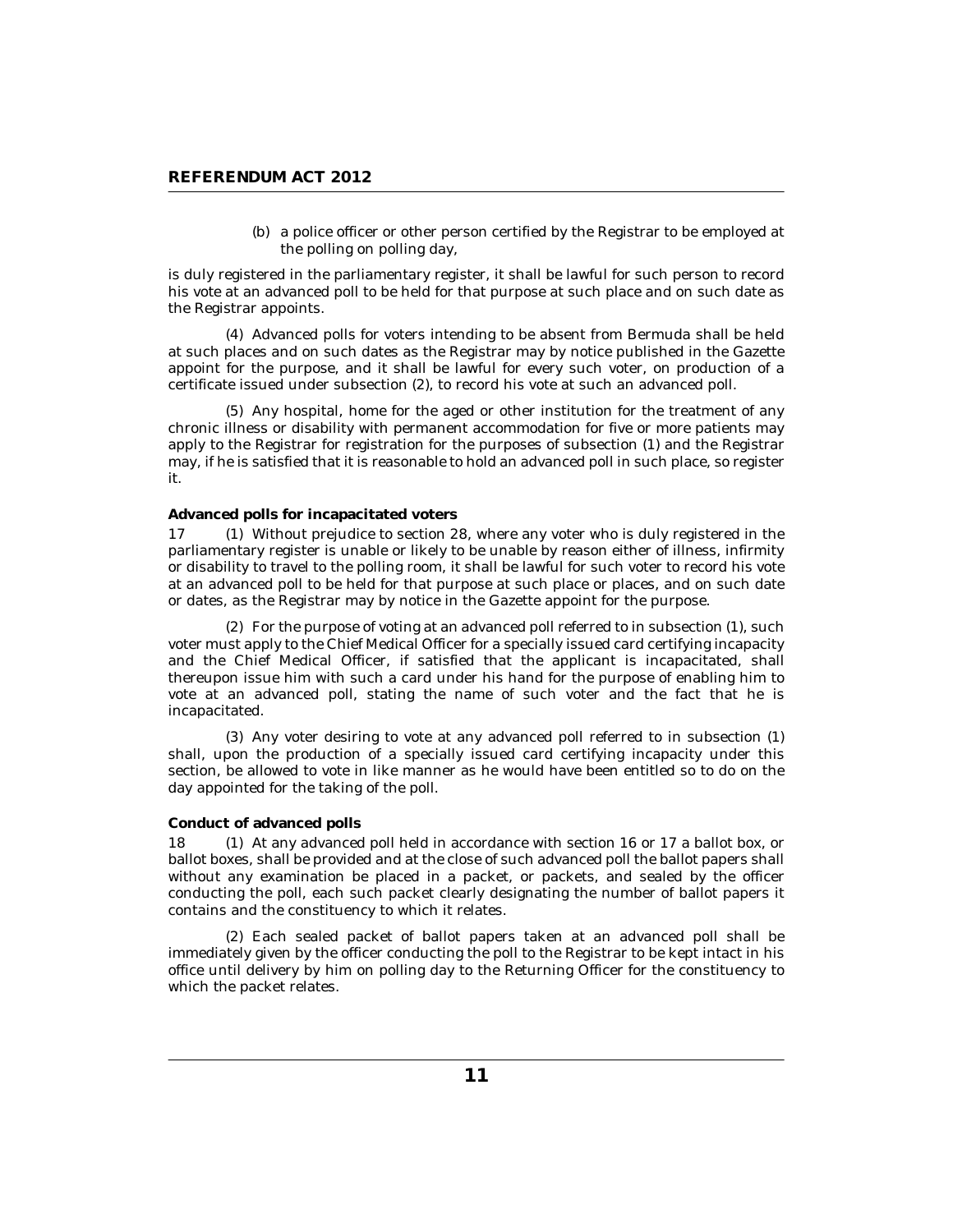<span id="page-11-0"></span>The Returning Officer shall open every packet of ballot papers delivered to him (3) pursuant to subsection (2) immediately before the commencement of the poll in the presence of any persons who are lawfully in the polling room at that time and shall place the ballot papers without examining them in the ballot box at his poll before he locks it up as provided in Schedule 1.

For the avoidance of doubt it is hereby declared that the other provisions of this (4) Act applying to voters, to polling procedure and to referendums shall apply so far as is convenient to the taking of an advanced poll under this section, section 16 and section 17 as they apply to the taking of a poll at a polling room.

For the avoidance of doubt, the day or days appointed for any advanced poll (5) shall be a day or days not earlier than the publication of the parliamentary register under section 9(b).

The Registrar shall invite the attendance at an advanced poll of two persons (6) designated by each political party that is represented in the House of Assembly, and such representatives shall be deemed to be observers for the purposes of the advanced poll and, for the avoidance of doubt, for the purposes of section 26.

### **General duties of Returning Officer as to taking of poll**

(1) The Returning Officer, or a presiding officer appointed under section  $11(3)$ , shall be present at the polling room throughout the taking of the poll and shall conduct and have charge of the proceedings and it shall be his duty to keep good order in and about the polling room during the proceedings. 19 (1)

(2) If any person during a referendum misconducts himself in or about the polling room or fails to obey the lawful order of the Returning Officer, he may immediately by order of the Returning Officer be removed from the polling room or the vicinity thereof by any police officer or other person authorized by the Returning Officer to remove him:

Provided that the powers conferred by this subsection shall not be exercised so as to deprive any voter who is entitled to vote at a referendum of his opportunity so to vote.

#### **Adjournment of poll in special circumstances**

20 (1) Where the proceedings at a polling room on polling day in a referendum are interrupted or obstructed by general disorder or by any other circumstances beyond the control of the Returning Officer which, in his opinion, makes it impracticable to continue the taking of the poll, he may adjourn the proceedings until the hour of eight o'clock in the forenoon of the following day not being an excepted day and in that event he shall inform the Registrar forthwith of his decision, shall seal up the ballot boxes effectively and ensure that they are so stored as to be free from interference and shall take every practicable step to bring the adjournment to the attention of the public.

Where the poll is adjourned pursuant to subsection (1) the hours of voting on (2) the day to which it is adjourned shall be the same as for the original day and the other provisions of this Act shall apply *mutatis mutandis* to the taking of such adjourned poll.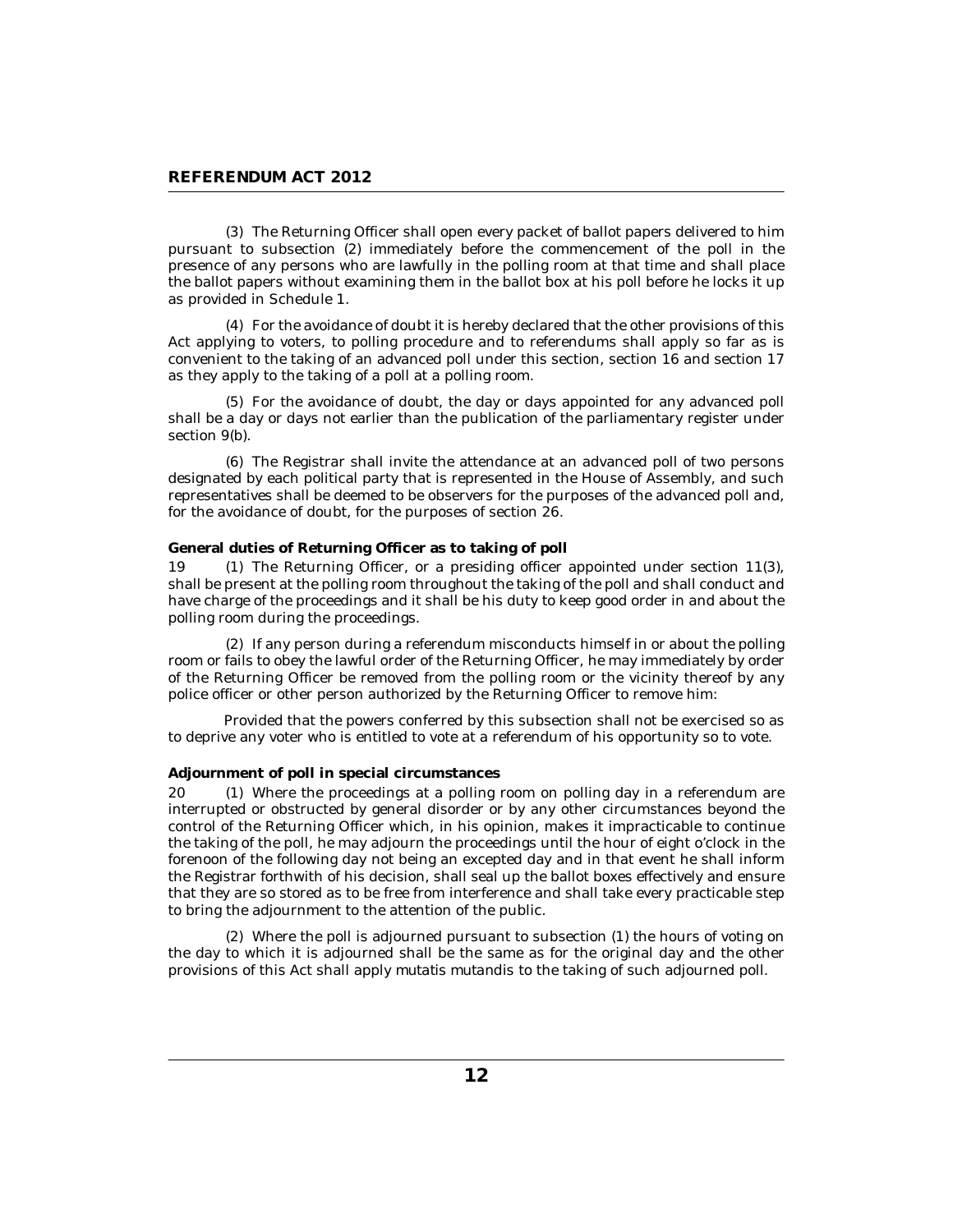### <span id="page-12-0"></span>**Rules for taking a poll**

The Rules contained in Schedule 1 shall have effect with respect to the taking of the poll at a referendum: 21

Provided that no referendum shall be declared void by reason of a failure to comply with any such rule if it appears that the poll was conducted substantially in accordance with section 14(2) and that the failure to comply did not affect the results of the referendum.

#### **Ballot paper**

22 (1) The ballot of each voter at a referendum shall consist of a ballot paper, in the form set out in Schedule 2, impressed with the official mark in accordance with subsection (3).

(2) There shall be shown on the ballot paper instructions to voters on how to complete the ballot paper.

The Returning Officer shall, at the time he issues a ballot paper in accordance (3) with section 24, impress the official mark on the back of the ballot paper.

The official mark shall be of such design and shall be impressed by use of such (4) instruments as may be approved by the Registrar.

All Returning Officers and other persons concerned with referendums shall (5) comply with such directions as may be given by the Registrar regarding the safe custody of any instrument for impressing the official mark.

#### **Premises not to be used as committee room**

23 (1) No premises which are situated above, below, adjacent to or within the same curtilage as the polling room shall be used by any person at any time on the polling day of a referendum for any of the purposes of a committee room.

(2) Any person who uses or permits any other person to use any premises in contravention of subsection (1) commits an offence:

Punishment on summary conviction: a fine of \$500.

(3) In this section, "the purposes of a committee room" means any of the purposes of a political party or other association of persons interested in the referendum.

#### **PART 5**

#### **POLLING PROCEDURE**

**Issue of ballot papers**

24 (1) Subject to sections 25 and 26 every person whose name is registered in the parliamentary register shall, upon application therefor, be given one ballot paper by the Returning Officer and shall be allowed to vote thereat.

(2) It is hereby declared that nothing in subsection (1) shall-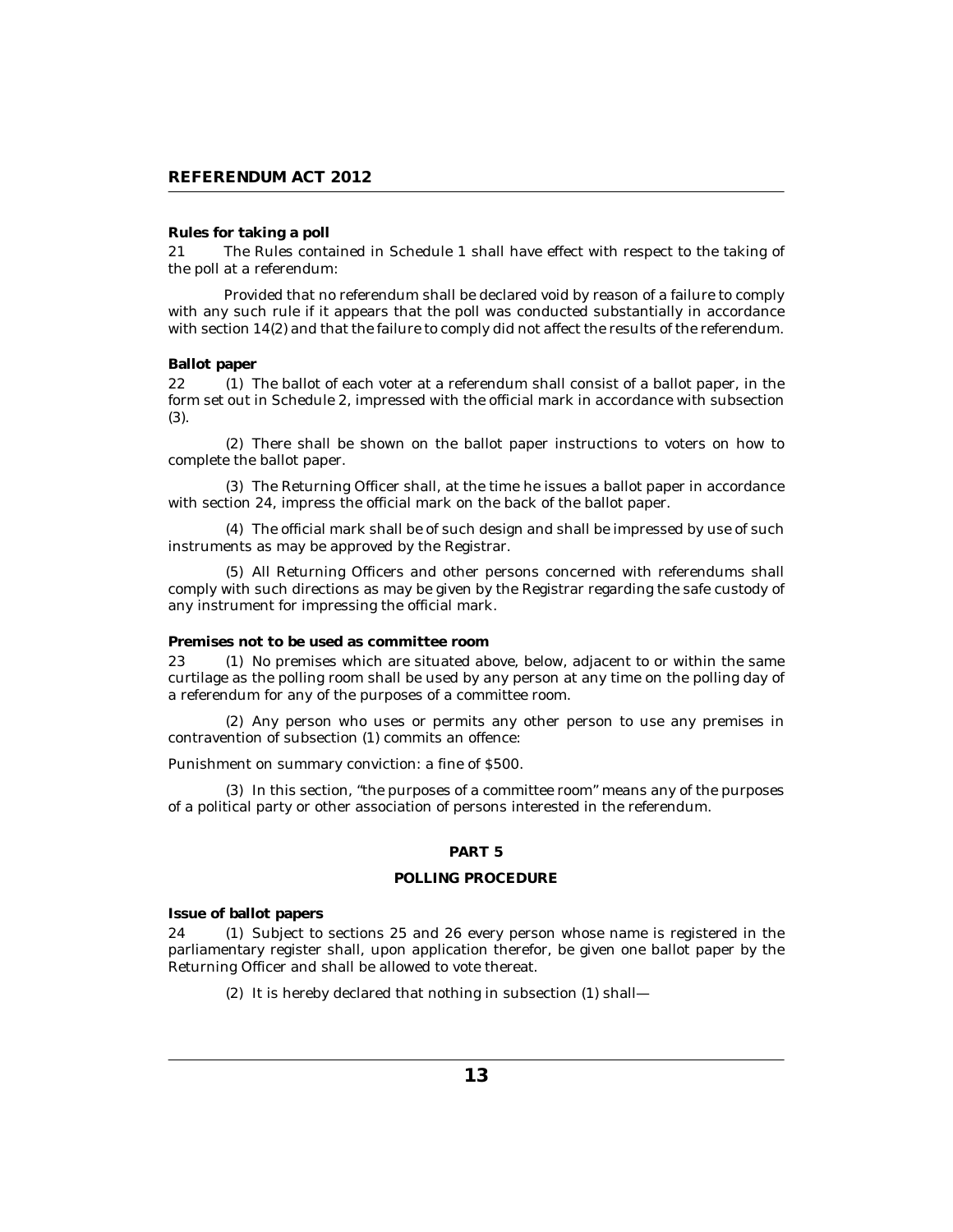- <span id="page-13-0"></span>(a) entitle any person to vote at a referendum who is not so entitled by section 4; or
- (b) relieve any person from any punishment to which he may be or become liable under this Act for so voting.

#### **Identification of intending voters**

25 (1) A person shall not be given a ballot paper and shall not be allowed to vote at a referendum unless—

- (a) he produces to the Returning Officer one of the following documents issued to him—
	- (i) a valid and signed voter's identification card;
	- (ii) a current Bermudian driver's licence;
	- (iii) a valid special person's card issued by the Transport Control Board;
	- a valid passport issued by a Commonwealth country; or (iv)
	- (v) any other document of identity of a type prescribed under the Parliamentary Election Act 1978; and
- (b) the Returning Officer is satisfied that the documents produced relate to that person, and that he is registered in the parliamentary register, and that he has not already voted in the referendum.

(2) Notwithstanding anything contained in subsection (1), in any case where a document produced by a person as a means of identification is defective only because it bears a date or date stamp showing that it expired before the date of production, such document shall still be accepted as valid or current as the case may be if the document—

- bears a photograph of the person from which the person can be identified; (a)
- (b) bears the date of birth of the person and that date is verified by the Returning Officer; and
- bears the signature of the person. (c)

#### **Challenge of intending voters**

26 (1) The Returning Officer, at the request of an observer or on his own initiative, may require any person claiming to vote at a referendum to read aloud or repeat after him and sign before him a declaration in the form set out in Schedule 3, and if the person so required does not comply with that requirement, the Returning Officer shall not give him a ballot paper or allow him to vote, notwithstanding section  $24(1)$ :

Provided that the reading and signing of such a declaration as aforesaid shall not entitle any person to vote at a referendum unless he is entitled to vote by section 4 or relieve him from any punishment to which he may be or become liable for so voting:

Provided further that the requirements of this subsection shall be in addition to and not in derogation of section 25.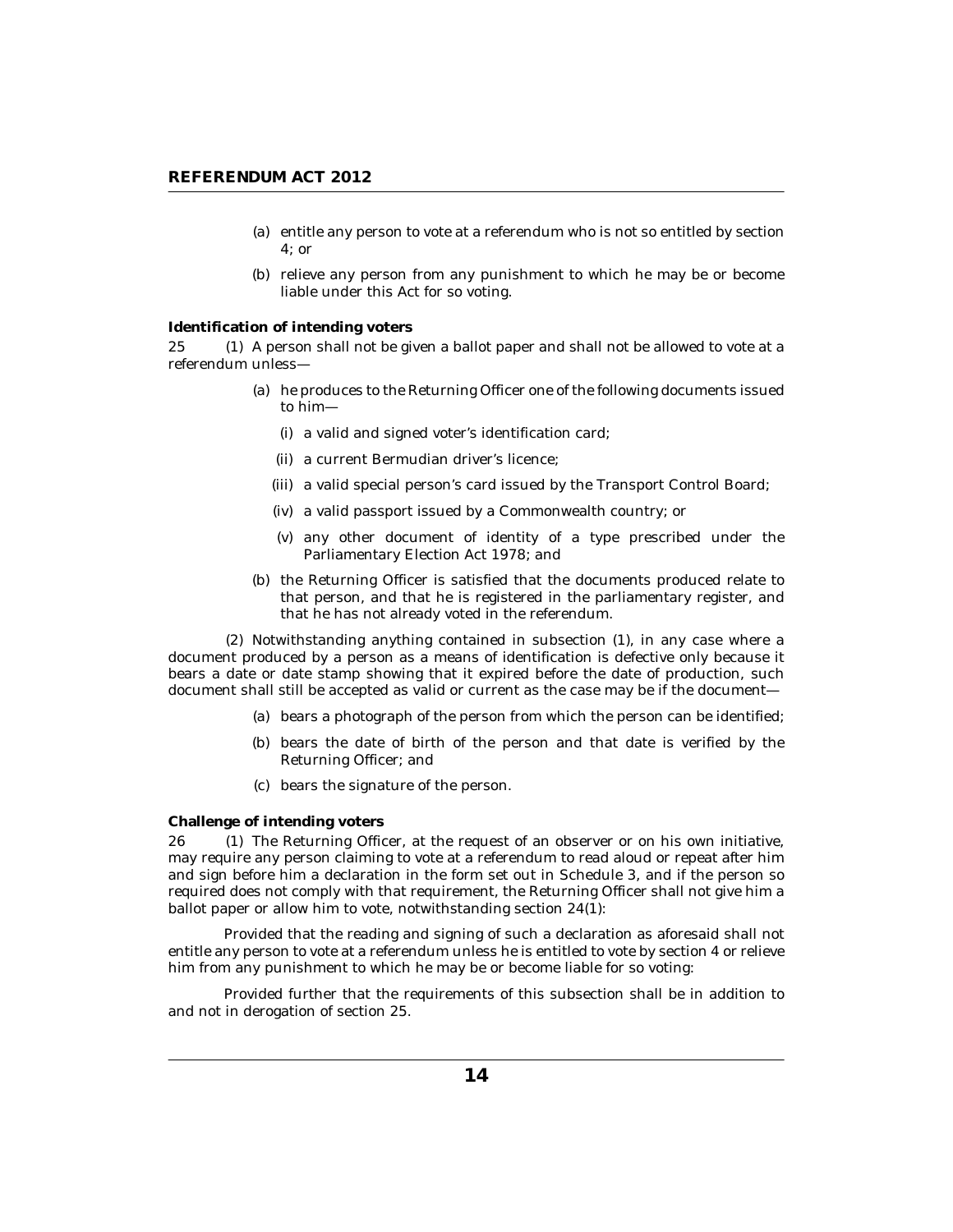<span id="page-14-0"></span>Every request made by the observer for the purposes of subsection (1) shall be (2) made in writing, specifying the grounds of the request, and the Returning Officer shall disregard any request which is not so made.

### **Marking the ballot paper**

Subject to section 28, every person voting at a referendum shall secretly mark his vote on the ballot paper given to him and, without revealing his vote, shall place the ballot paper in a ballot box in the presence of the Returning Officer. 27

#### **Incapacitated voters**

The Returning Officer, on the application of any voter who is blind, unable to read or so physically incapacitated as to be unable to vote in the manner prescribed by section 27 to assist him in voting, shall require the voter making the application to take an oath in the form set out in Schedule 4 of his incapacity to vote without assistance and shall thereafter assist the voter by marking his ballot paper in the manner directed by such voter and if he so requests in the presence of one other presiding officer and a friend, and shall place the ballot paper in the ballot box. 28

### **Spoilt ballot papers**

A person voting at a referendum who has inadvertently dealt with his ballot paper in such a manner that it cannot conveniently be used as a ballot paper may, on delivering it to the Returning Officer and on proving the fact of the inadvertence to the satisfaction of the Returning Officer, obtain another ballot paper in the place of the one so delivered up (hereinafter referred to as a "spoilt ballot paper") and the spoilt ballot paper shall immediately be cancelled but shall be preserved by the Returning Officer. 29

### **Void ballot papers**

 $(1)$  Any ballot paper— 30

- which does not have the official mark duly impressed on its back; (a)
- (b) on which anything is written or marked by which the voter can be identified; or
- (c) which is unmarked or which does not indicate with sufficient clarity how the voter intended to vote,

shall be void and shall not be counted.

- (2) A ballot paper on which a vote is marked—
	- (a) elsewhere than in the proper place;
	- (b) otherwise than by means of a cross; or
	- by more than one mark, (c)

shall not by reason thereof be deemed void if an intention that the vote shall be for or against the particular question clearly appears and the way the ballot paper is marked does not of itself identify the voter and it is not shown that he can be identified thereby.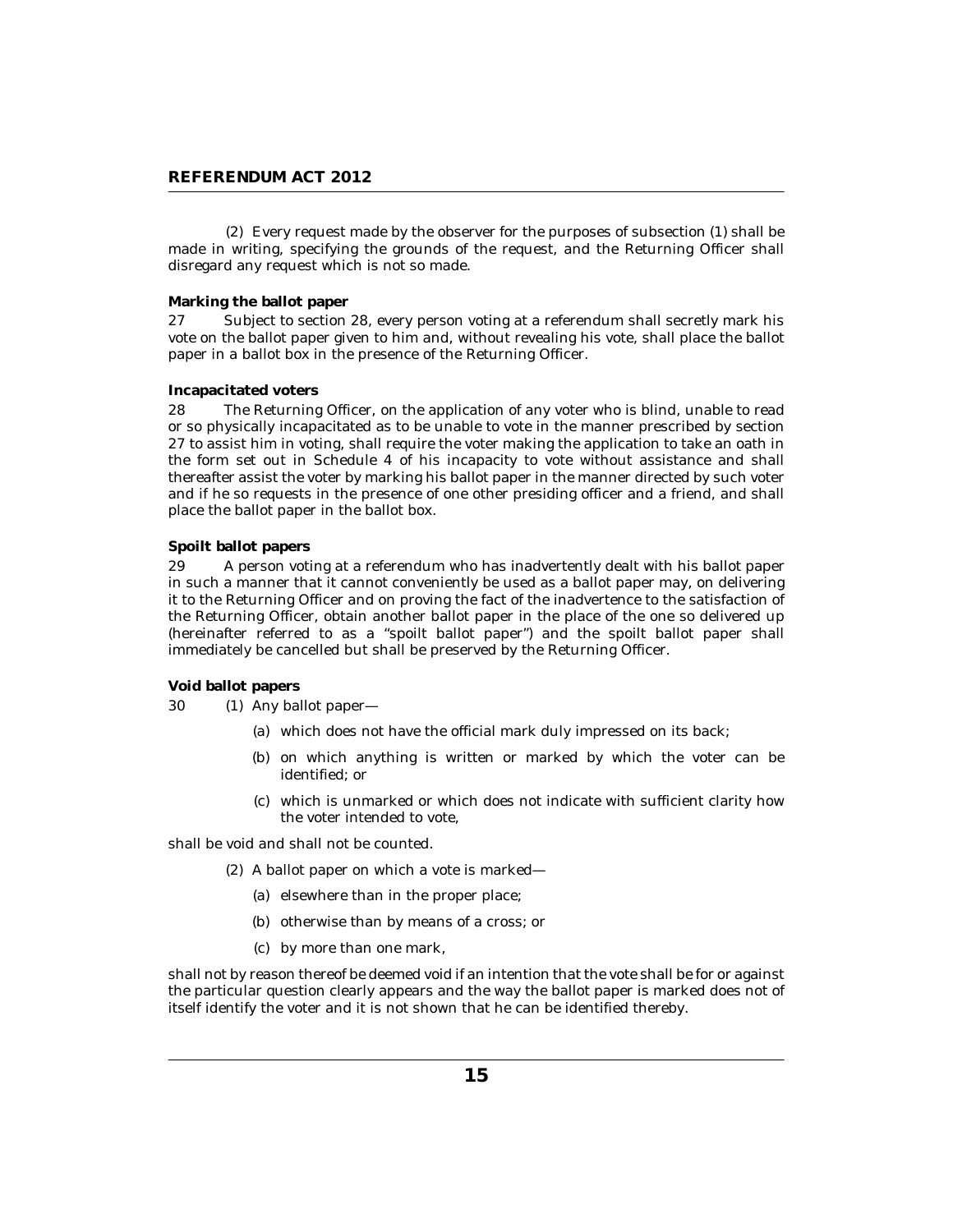<span id="page-15-0"></span>(3) It is hereby declared that nothing contained in the Rules set out in Schedule 1 or in any directions prescribed by such Rules shall be construed as extending or adding to subsections (1) or (2).

### **Arrest of voter for personation**

31 (1) If at any time a person applies for a ballot paper for the purpose of voting at a referendum, or after he has applied for a ballot paper for that purpose but before he has left the polling room, the Returning Officer has reasonable cause to believe that that person has committed an offence of personation, the Returning Officer may order a police officer to arrest that person and the order of the Returning Officer shall be sufficient authority for the police officer to do so.

A person arrested in accordance with this section shall not by reason only (2) thereof be prevented from voting.

A person arrested under subsection (1) shall be dealt with as a person taken (3) into custody by a police officer without a warrant charged with an offence triable summarily.

#### **PART 6**

#### **CLOSE OF POLL PROCEDURE**

**Count of ballots**

32 (1) Immediately after the close of the poll at a referendum, the Returning Officer shall seal the ballot box so as to prevent the introduction of additional ballot papers and shall take charge of such box and shall then, in the presence of such observers as may choose to attend, and such other persons whom the Returning Officer shall permit to be present, open the ballot box and ascertain the results of the poll by counting all the "Yes" votes and all the "No" votes in respect of the question or questions.

 $(2)$  Immediately after the counting of the votes pursuant to subsection  $(1)$  has terminated, an observer present at the count may demand a re-count and thereupon, unless the Returning Officer considers the demand to be unreasonable having regard to the results of the first count, he shall proceed to re-count the votes accordingly to ascertain the results of the poll.

- $(3)$  In the event of a re-count of votes-
	- (a) an observer shall have the right to demand a further re-count, and the Returning Officer may in his own discretion conduct further re-counts;
	- (b) the results of the poll shall be determined by the final count of the votes.

When the results of the poll in respect of the constituency concerned have been (4) ascertained the Returning Officer shall forthwith publicly declare the results.

(5) References in this section to the ballot box shall, where more than one ballot box is used pursuant to section 13 be construed as a reference to all the ballot boxes so used at the referendum in respect of the parliamentary register for the constituency concerned.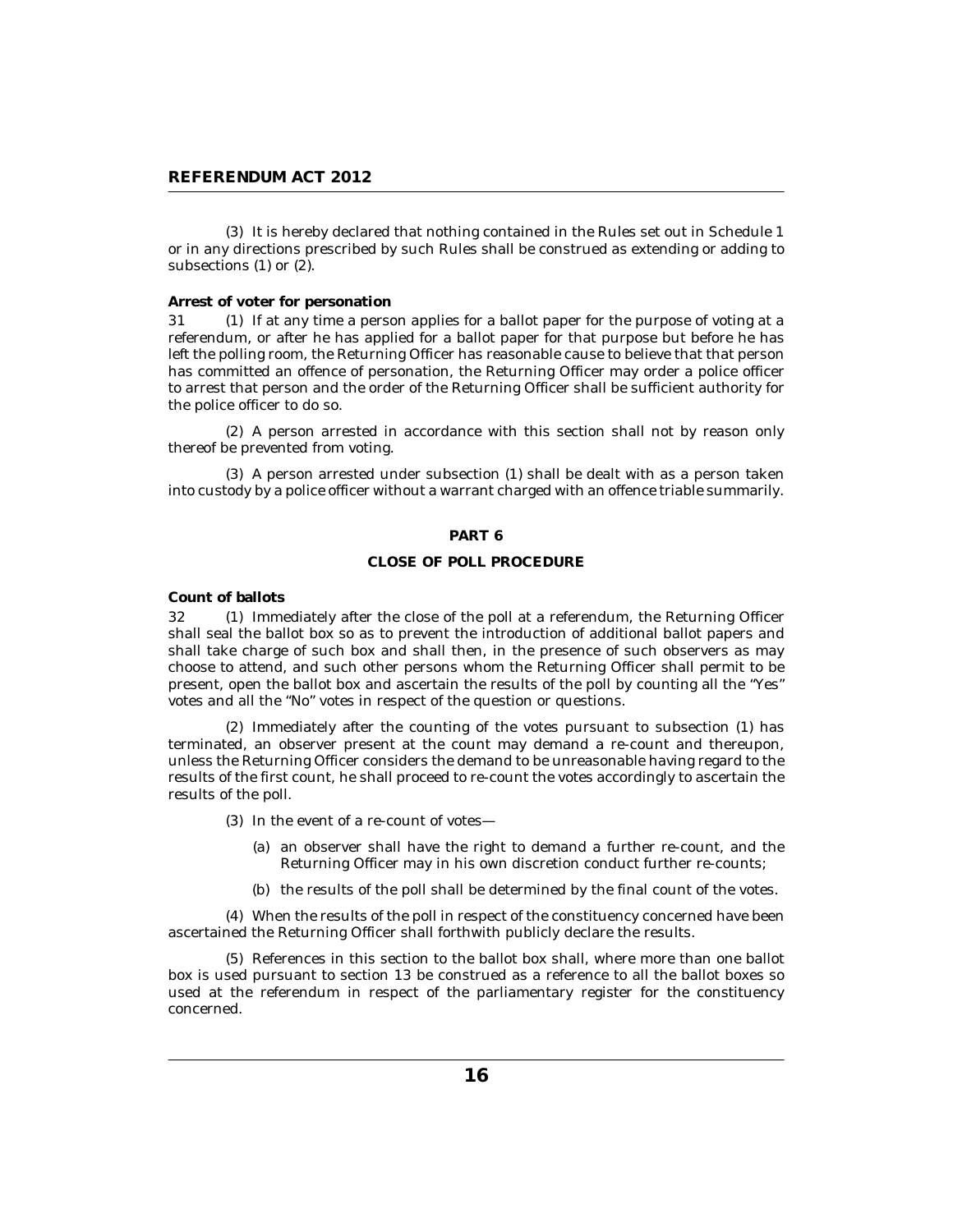### <span id="page-16-0"></span>**Declaration and publication of referendum results**

When the results of the poll in respect of every constituency has been declared under section 32(4), the Registrar shall forthwith determine and publicly declare the results of the referendum. 33

 $(2)$  As soon as practicable after declaring the results under subsection  $(1)$ , the Registrar shall publish the results by notice in the Gazette.

### **PART 7**

#### **OFFENCES**

**Secrecy during and after poll**

34 (1) Every officer or other person in attendance at a polling room shall maintain and aid in maintaining the secrecy of the voting, and no officer or other person shall—

- at the polling room, interfere with, or attempt to interfere with, a voter when (a) marking his ballot paper, or influence or attempt to influence the choice of a voter or otherwise attempt to obtain information as to how any voter is about to vote or has voted;
- (b) at any time, communicate any information as to the manner in which any ballot paper has been marked in his presence in the polling room;
- at any time or place, directly or indirectly, induce or endeavour to induce (c) any voter to show his ballot paper after he has marked it, so as to make known to any person the manner in which he has cast his vote;
- at any time, communicate to any person any information obtained at a (d) polling room as to the manner in which any voter at the polling room is about to vote or has voted; or
- at the counting of the votes, attempt to obtain any information or (e) communicate any information obtained at the counting as to the manner in which any vote is given in any particular ballot paper.

 $(2)$  Notwithstanding subsection  $(1)(a)$  a voter who at the polling room wears a shirt or other apparel having thereon a badge, sticker, sign, emblem, symbol, word or other mark indicating connection with or support for or opposition to the question, or questions, being voted on in the referendum shall not be guilty of an offence.

(3) Subject to subsection (4), no voter shall-

- (a) upon entering the polling room and before receiving a ballot paper, openly declare how he intends to vote;
- (b) show his marked ballot paper, or a copy thereof, so as to allow the manner in which he has voted to be known; or
- before leaving the polling room, openly declare the manner in which he has (c) voted.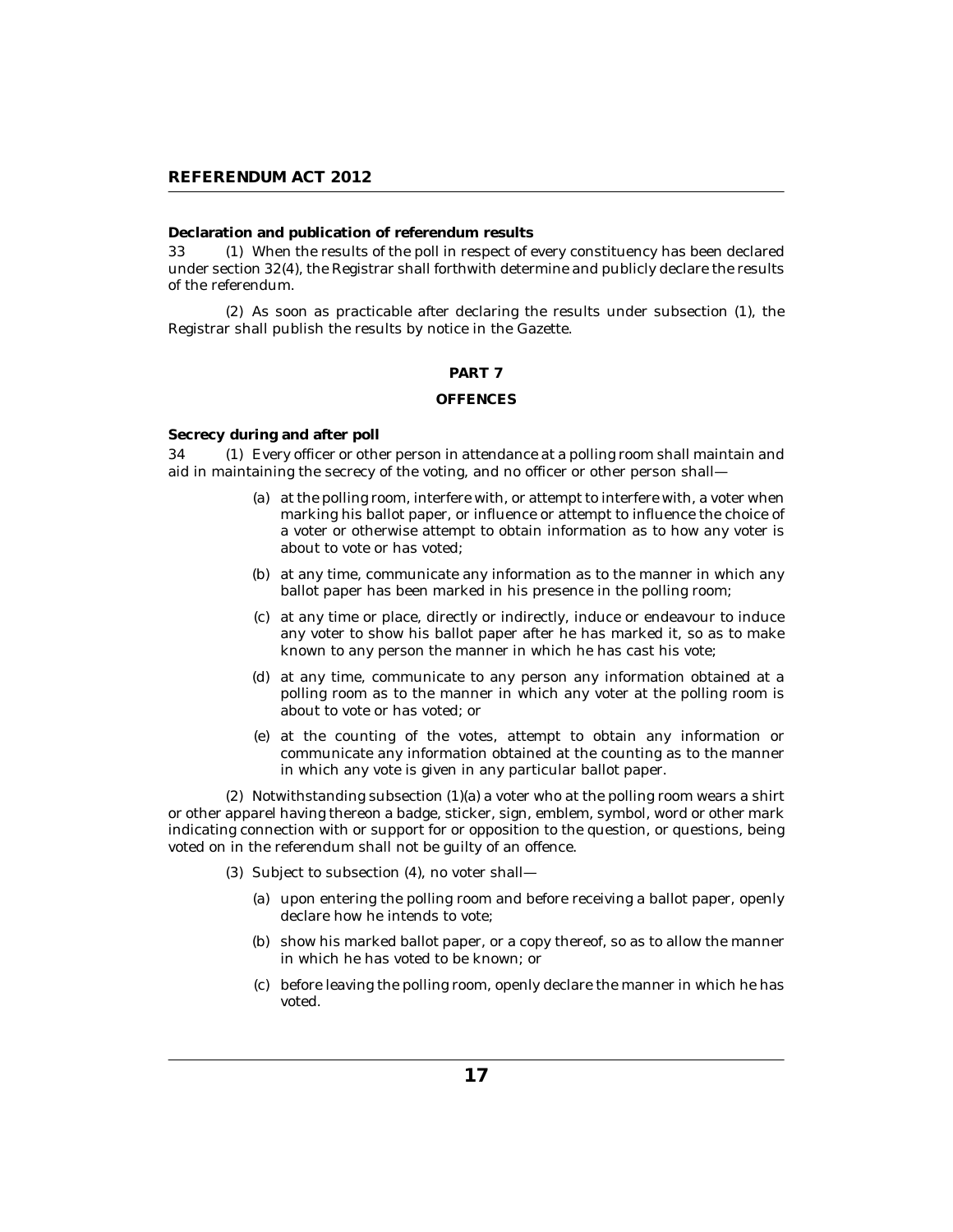<span id="page-17-0"></span>A voter unable to vote in the manner prescribed by this Act on account of (4) inability to read, blindness or other physical incapacity does not commit an offence under subsection (3) if he does anything proscribed by that subsection solely for the purpose of voting in accordance with section 28.

(5) Any person who contravenes or fails to observe any provision of this section commits an offence.

It shall be the duty of a Returning Officer to draw the attention of any voter who (6) has contravened subsection (3) to the offence that he has committed and to the penalty to which he has rendered himself liable, but such voter shall nevertheless be allowed to vote in the usual way.

**Misconduct at referendum**

- 35 (1) Any person
	- who at any referendum— (a)
		- behaves in a violent, offensive or disorderly manner in or about, or (i) within fifty metres of, the polling room or improperly disturbs or impedes the proceedings;
		- fails to leave a polling room when requested so to do by the Returning (ii) Officer;
		- (iii) interferes with a voter who is engaged in voting;
		- (iv) obtains or attempts to obtain in the polling room information as to the manner in which a voter is about to vote or has voted; or
		- (v) directly or indirectly induces or attempts to induce any voter to display his ballot paper so as to show the manner in which the voter has voted;
	- (b) who in the course of any proceedings before the Registrar behaves in a violent, offensive or disorderly manner or improperly disturbs or impedes the transaction of business; or
	- (c) who, subject to subsection (2), during the hours when the poll is being taken on polling day, assembles or congregates with other persons in a polling room or within fifty metres thereof without the permission of the Returning Officer,

commits an offence.

- (2) Subsection  $(1)(c)$  shall not apply to-
	- (a) any voters who are waiting to vote at such polling room and who obey such instructions as may be given by the Returning Officer or any police officer for the purpose of forming a queue with other voters so waiting;
	- (b) any person who is only lawfully remaining in, entering or leaving such room with reasonable despatch; or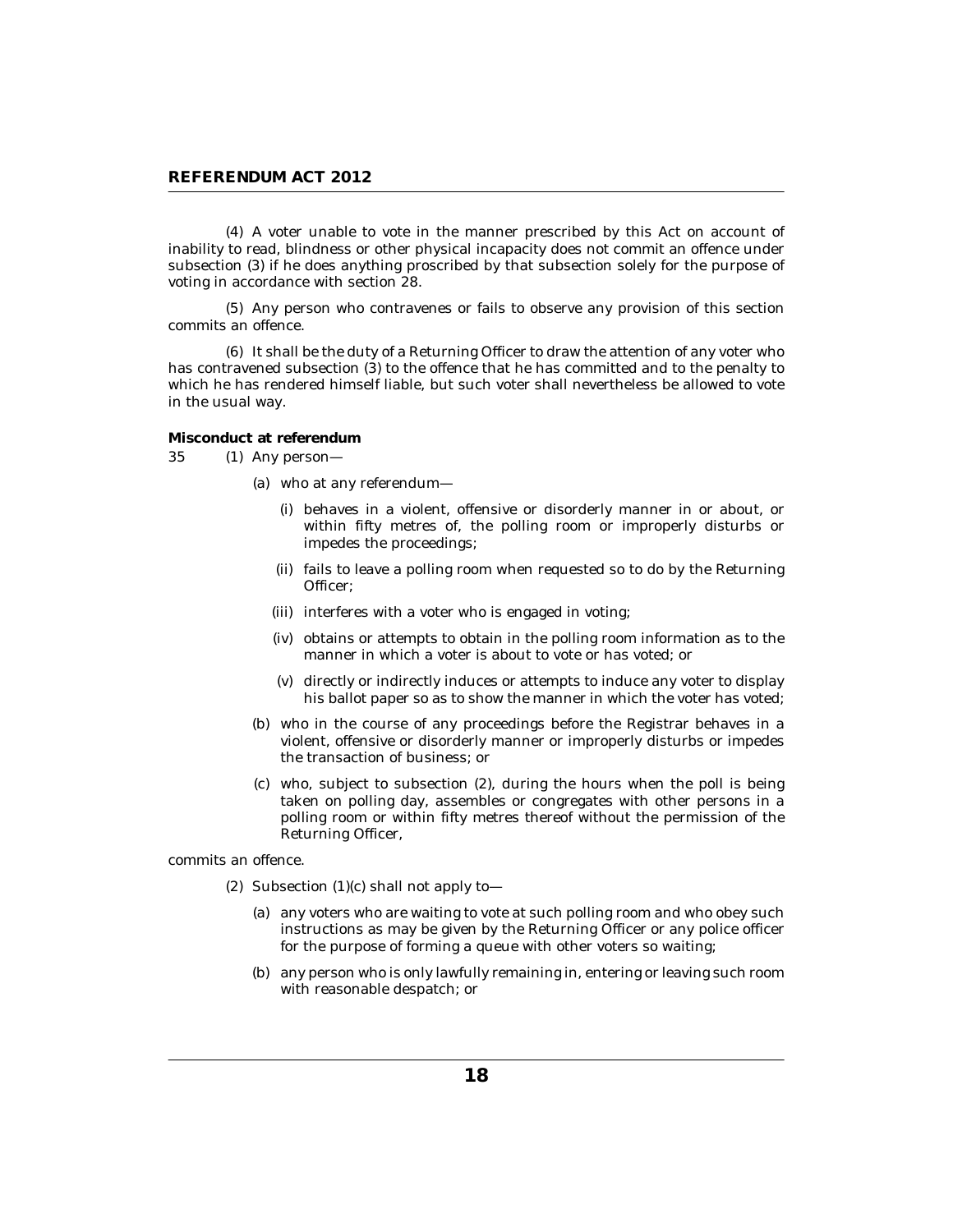- <span id="page-18-0"></span>(c) any person who assembles or congregates in the manner referred to in that subsection, if he so assembles and congregates—
	- (i) on private property; and
	- (ii) that private property is not the property on which the polling room is situated.
- Where a person commits an offence against this section: (3)

Punishment on summary conviction: imprisonment for one year or a fine of \$500 or both such imprisonment and fine.

**Returning Officer to be conservator of peace**

Every Returning Officer, during a referendum, during the hours that the polls are open, may— 36

- (a) require the assistance of police officers or other persons present to aid him in maintaining peace and good order at the referendum;
- (b) arrest or cause by verbal order to be arrested, and place or cause to be placed in the custody of any police officer or other persons, any person disturbing the peace and good order at the referendum; and
- (c) cause such arrested person to be imprisoned under an order signed by him until an hour not later than the close of the poll.

**No person to carry offensive weapons or propaganda apparatus on polling day**

37 (1) No person shall arm himself, during any part of polling day, with any offensive weapon and thus armed approach within a kilometre of a polling room, unless called upon so to do by lawful authority.

- (2) No person shall-
	- (a) furnish or supply any loudspeaker to any person with intent that it be carried or used on any automobile, truck or other vehicle for the purposes of propaganda relating to the referendum on polling day; or
	- (b) with any such intent, have on him, or carry on any automobile, truck or other vehicle any such loudspeaker on polling day.

(3) Any person who contravenes any of the provisions of this section commits an offence against this Act:

Punishment on summary conviction: imprisonment for one year or a fine of \$250 or both such imprisonment and fine.

**Bribery**

A person shall be guilty of bribery— 38

> (a) if he directly or indirectly, by himself or through any other person on his behalf, gives or lends, or agrees to give or lend, or offers or promises, or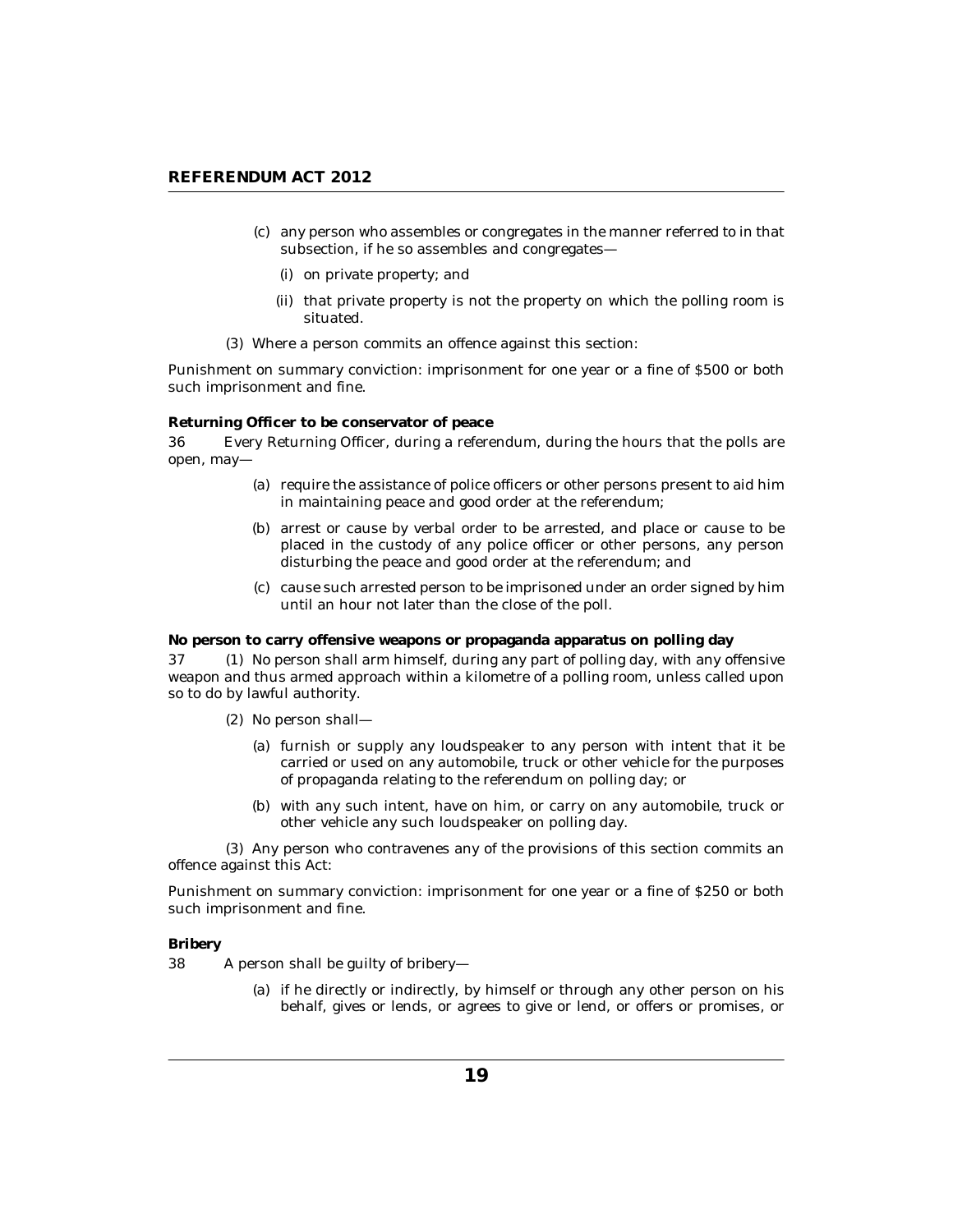<span id="page-19-0"></span>promises to procure or to endeavour to procure, any money or valuable consideration to or for any voter, or to or for any other person, in order to induce such voter to vote or refrain from voting at a referendum, or corruptly does any such act or thing as aforesaid on account of any voter having voted or refrained from voting at a referendum;

- (b) if he directly or indirectly, by himself or through any other person on his behalf, gives or procures, or agrees to give or procure, or offers or promises, or promises to procure or to endeavour to procure, any office, place or employment to or for any voter, or to or for any other person, in order to induce such voter to vote or refrain from voting at a referendum, or corruptly does any such act or thing as aforesaid on account of any voter having voted or refrained from voting at a referendum;
- if he directly or indirectly, by himself or through any other person on his (c) behalf, makes any gift, loan, offer, promise, procurement or agreement referred to in paragraph (a) or (b) to or for any person, in order to induce that person to procure or to endeavour to procure the vote of a voter on any question at a referendum;
- if, upon, or in consequence of any such gift, loan, offer, promise or (d) agreement, he procures or engages or promises or endeavours to procure the vote of any voter on any question at a referendum;
- if he advances or pays or causes to be paid any money to or to the use of (e) any other person, with the intent that that money or any part thereof should be expended in bribery at a referendum; or if he knowingly pays or causes to be paid any money to any person in discharge or repayment of any money wholly or in part expended in bribery at a referendum;
- if, being a voter before or during a referendum, he directly or indirectly, by (f) himself or through any other person on his behalf, receives, or agrees or contracts for any money, gift, loan or valuable consideration, or any office, place or employment, for himself or for any other person, for voting or agreeing to vote, or for refraining or agreeing to refrain from voting, at a referendum; or
- if after a referendum he directly or indirectly, by himself or through any (g) other person on his behalf, receives any money or valuable consideration on account of any person having voted or refrained from voting, or having induced any other person to vote or to refrain from voting, at the referendum.

**Undue influence**

A person shall be guilty of undue influence if he directly or indirectly, by himself 39 (1) or through any other person on his behalf—

> makes use of or threatens to make use of any force, violence or restraint; (a) or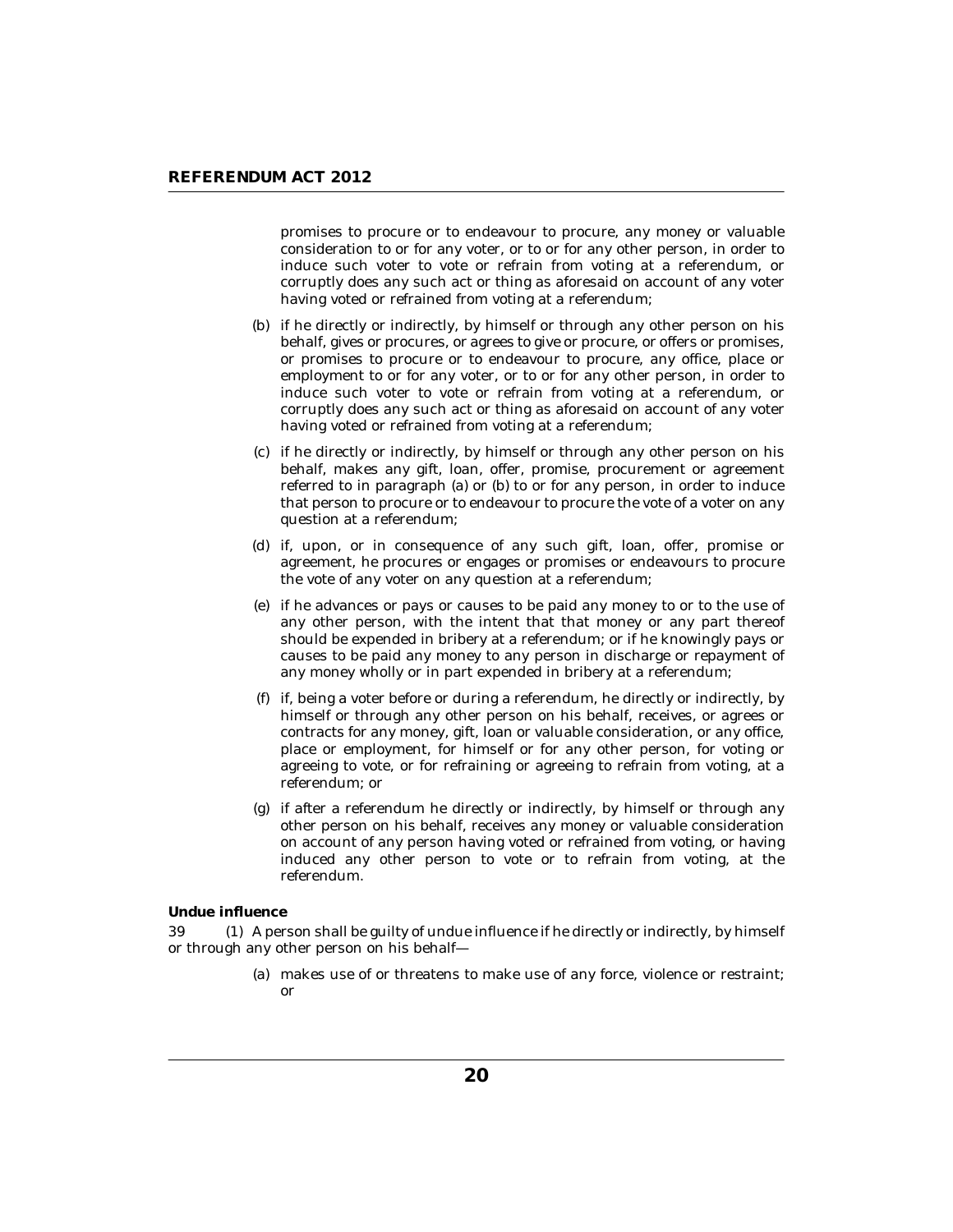(b) inflicts or threatens to inflict any temporal or spiritual injury, damage, harm or loss,

<span id="page-20-0"></span>upon or against any person in order to induce or compel that person to vote or refrain from voting, or vote "Yes" or 'No", or on account of that person having voted or refrained from voting, or having voted "Yes" or "No", at a referendum.

A person shall also be guilty of undue influence if he directly or indirectly, by (2) himself or through any other person, by abduction, duress, or any fraudulent device or contrivance—

- (a) impedes or prevents any person from freely exercising his right to vote at a referendum; or
- (b) compels, induces or prevails upon any person to vote or refrain from voting, or to vote "Yes" or 'No", at a referendum.

**Punishment for bribery and undue influence**

Where a person is convicted on indictment of bribery or of undue influence: 40

Punishment: imprisonment for two years or a fine of \$1,000 or both such imprisonment and fine.

**Personation and voting if not qualified**

- A person commits an offence against this Act who— 41
	- (a) except as authorized by section 28, applies for a ballot paper in the name of some other person, whether such name is that of a person living or dead or of a fictitious person;
	- (b) having voted once at a referendum, applies at the same referendum for another ballot paper;
	- (c) votes or attempts to vote at a referendum knowing that he is not qualified to vote at the referendum; or
	- (d) induces or procures any other person to vote at a referendum knowing that such other person is not qualified to vote at the referendum.

**Offences relating to voting**

- 42 (1) A person commits an offence against this Act who-
	- (a) forges a ballot paper or utters a forged ballot paper;
	- (b) fraudulently alters, defaces or destroys a ballot paper or the official mark impressed thereon;
	- (c) without authority under this Act, supplies a ballot paper to any person;
	- not being a person entitled under this Act to be in possession of a ballot (d) paper, has, without authority, any ballot paper in his possession;
	- (e) forges the official mark used for impressing on ballot papers;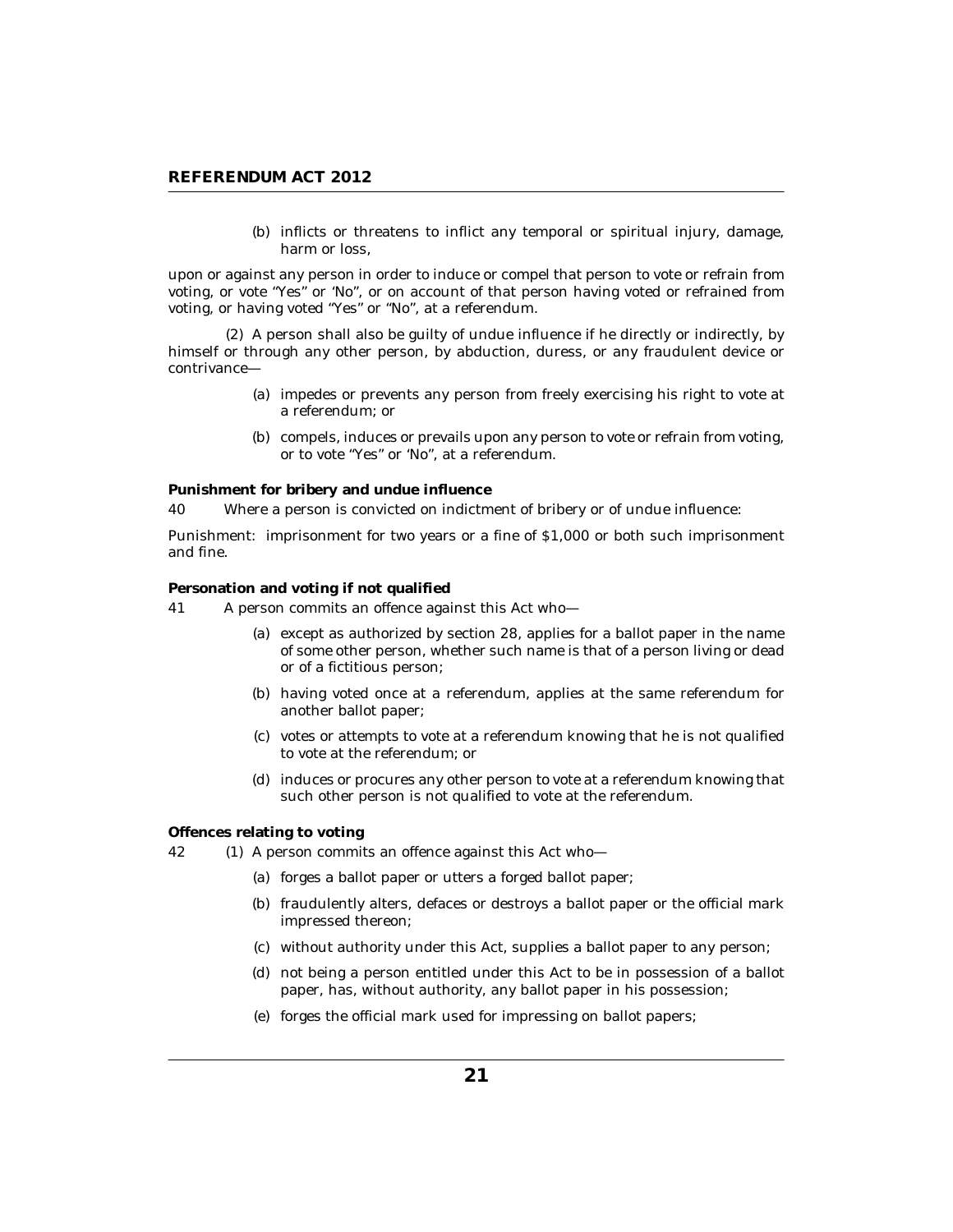- <span id="page-21-0"></span>has in his possession without lawful authority an instrument for (f) impressing the official mark;
- fraudulently puts or causes to be put into a ballot box a ballot paper or (g) other paper;
- (h) fraudulently takes a ballot paper out of the polling room;
- without authority under this Act, destroys, takes, opens or otherwise (i) interferes with a ballot box or book or packet of ballot papers;
- without authority under this Act, prints any ballot paper or what purports (j) to be or is capable of being used as a ballot paper at a referendum;
- (k) forges a voter's identification card or other document used as a means of identification pursuant to section 25, or at any polling room utters a forged voter's identification card or such other document knowing the same to be forged;
- being a Returning Officer, places upon any ballot paper any writing, (l) number or mark with intent that the voter to whom such ballot paper is to be, or has been, given may be identified thereby; or
- manufactures, constructs, imports into Bermuda, has in possession, (m) supplies for use at a referendum, or uses for the purposes of a referendum, or causes to be manufactured, constructed, imported into Bermuda, supplied for use at a referendum, or used for the purposes of any referendum, any ballot box containing or including any compartment, appliance, device or mechanism in or by which a ballot paper may or could be secretly placed or stored or, having been deposited during voting, may be secretly diverted, misplaced, affected or manipulated.

 $(2)$  For the purposes of subsection  $(1)$  and any other provision of this Act, knowingly to do or omit to do an act is deemed to be fraudulent if to do or omit to do the act results or would be likely to result in the reception of a vote that should not have been cast or in the non-reception of a vote that should have been cast.

Where a person commits an offence under this section: (3)

Punishment on conviction on indictment: imprisonment for two years or a fine of \$1,000 or both such imprisonment and fine.

**Supplying intoxicating liquor by way of organized treating**

43 (1) Any person who on the polling day before the closing of the poll at any referendum, by himself or with others gives or provides by way of organized treating, any intoxicating liquor for consumption by voters in connection with the holding of the referendum, commits an offence:

Punishment on summary conviction: a fine of \$500.

(2) In this section "organized treating" means the giving or providing of intoxicating liquor to some person without charge or at a reduced or unduly small charge to the person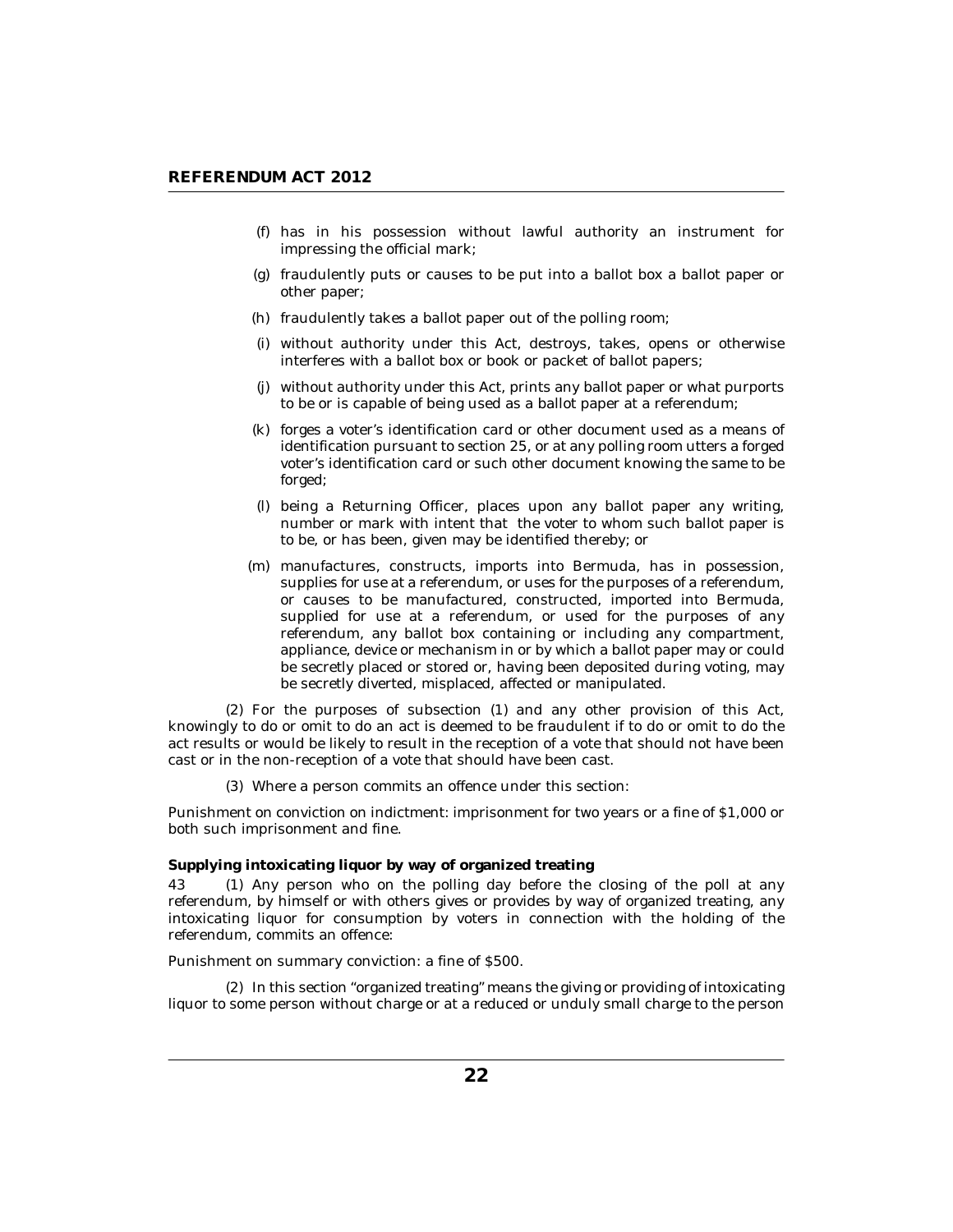<span id="page-22-0"></span>consuming such liquor under some arrangement which but for the referendum would not have been made.

### **Disqualifications**

Any person who is convicted of any offence under sections 34, 35, 38, 39, 41 and 42 shall, whether or not any other penalty is imposed, be disqualified, for a period of six years from the date of the conviction, from voting at any referendum. 44

### **Publishing of forms**

Any person who publishes, issues or prints, or makes any copy of a form referred to in this Act without the authority of the Registrar and without placing thereon the words "Copy only" in letters at least half an inch in height, commits an offence. 45

### **Breaches of official duty**

46 (1) Any person who, being required under this Act to perform any official function thereunder, without reasonable cause, commits, or omits to do, any act in breach of his duty under such provisions commits an offence.

Any employer who on being requested by an employee pursuant to section 14(3) (2) to allow him sufficient time off work to enable him to travel to a polling room and there record his vote fails to allow him such time or who penalizes an employee whom he has allowed time to so travel and vote commits an offence.

### **General penalty**

Where a person commits an offence under this Act for which no specific penalty is provided: 47

Punishment on summary conviction: imprisonment for nine months or a fine of \$500 or both such imprisonment and fine.

### **PART 8**

### **MISCELLANEOUS**

**Registrar to retain documents**

The Registrar shall retain in safe custody, for a period of one year, all documents relating to a referendum delivered to him by a Returning Officer pursuant to this Act and shall then, unless otherwise directed by an order of the Supreme Court, cause them to be destroyed. 48

The Registrar shall not, except by or under the order of the Supreme Court, (2) permit any other person to have access to or to inspect the documents retained by him under subsection (1).

## **Rules**

49 (1) The Premier may make rules for the better carrying out of this Act.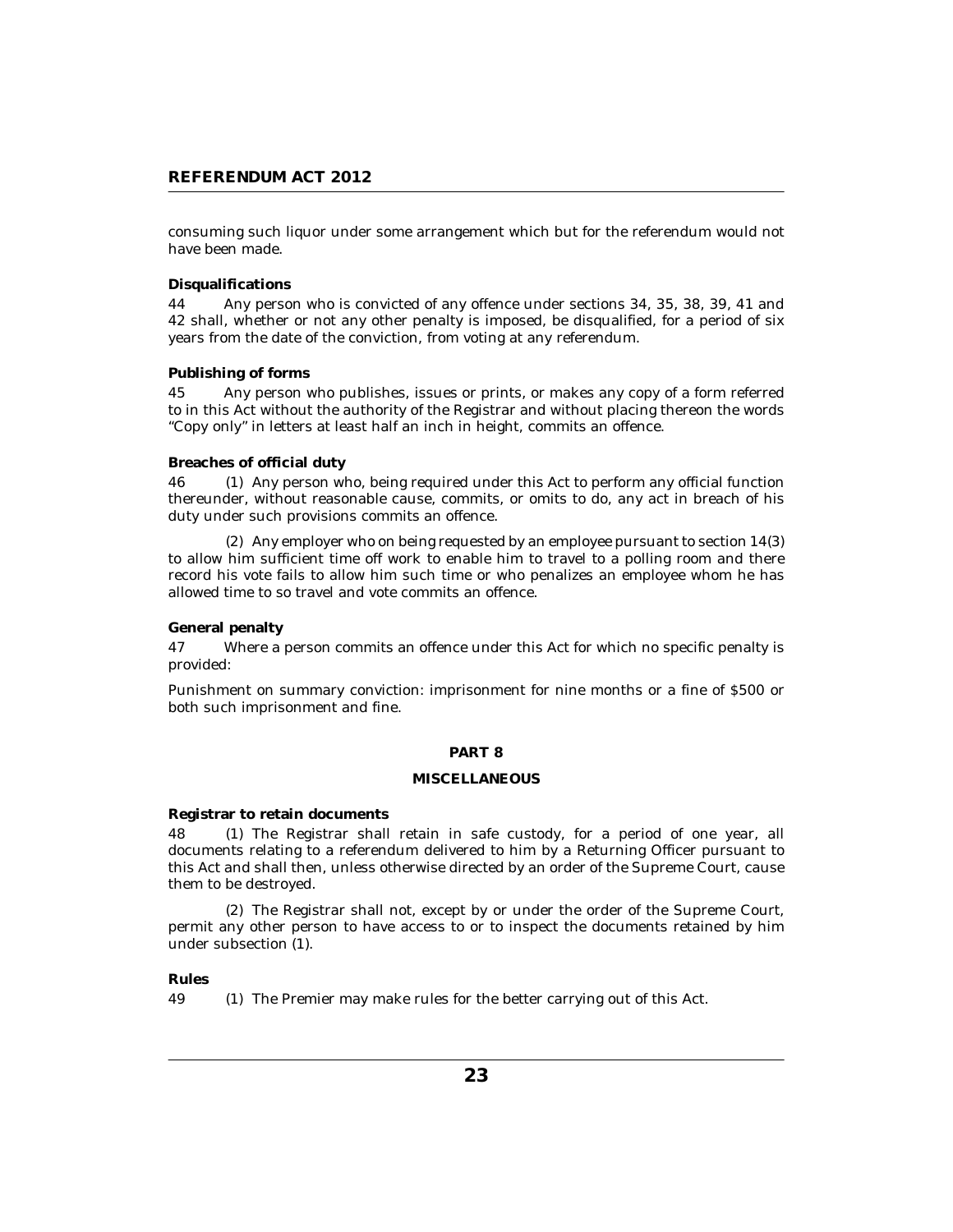<span id="page-23-0"></span>(2) Rules made under subsection (1) shall be subject to the affirmative resolution procedure.

## **Duty of Commissioner of Prisons**

It shall be the duty of the Commissioner of Prisons as soon as may be after the publication of a referendum notice under this Act to transmit to the Registrar a certified list of those persons who will be disqualified from voting by virtue of section 4(2)(e). 50

### **Printing of forms at public expense**

Forms under this Act shall be printed as circumstances may require under the supervision of the Registrar and the cost of the printing shall be defrayed out of the Consolidated Fund. 51

**Fees**

The fees set out in Schedule 5 shall be paid to the specified persons who discharge duties in connection with a referendum. 52

### **Ad hoc committee**

At any time after an Act referred to in section 6(1) (requiring a referendum to be held) comes into operation, the Premier may appoint an ad hoc committee to advise him on any matter relating to the referendum, and Schedule 6 has effect in relation to any such Committee. 53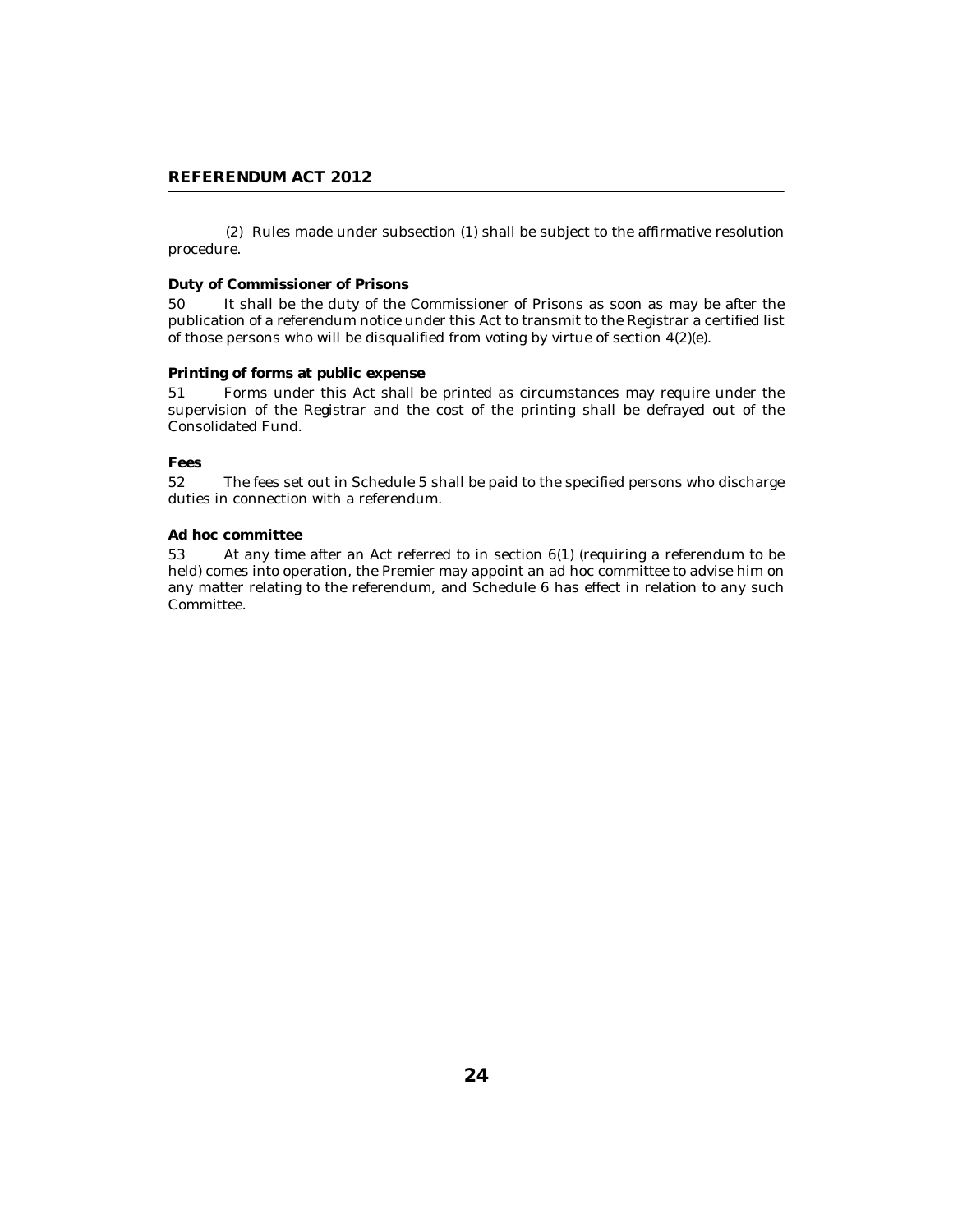(section 21)

### **RULES FOR THE TAKING OF A POLL**

<span id="page-24-0"></span>1 (1) The Registrar or the Returning Officer shall ensure that on polling day the polling room is sufficiently furnished and equipped to facilitate the proper and orderly taking of the poll and shall in particular ensure that—

- an adequate number of tables (in these Rules referred to as "referendum (a) tables") is provided in the polling room for use by officers in, and by observers in observing, the checking of the credentials of, and the handing out of ballot papers to, voters;
- (b) a polling place is set aside in the polling room and separated by a barrier from the remaining parts of the room;
- (c) the polling place is divided into compartments of sufficient size and so furnished that a voter can record his vote therein screened from observation and that a sufficient number of such compartments are provided having regard to the number of voters registered in the constituency for which the Returning Officer is responsible;
- (d) one of the compartments in the polling place is of sufficient size to accommodate at least three persons at a time for the convenience of incapacitated voters;
- (e) each compartment is furnished with an indelible pencil or pen attached thereto;
- sufficient ballot papers are available printed on paper capable of being (f) easily folded up but of sufficient thickness to prevent the marking on one side from being read through the paper from the other; and
- a ballot box is provided of convenient size, furnished with a secure lock and (g) key and so constructed that ballot papers can be introduced into it but cannot be withdrawn from it without the box being unlocked.

(2) In arranging the furniture, equipment and manning of a polling room on polling day, the Returning Officer shall seek to ensure a free flow of voters from the entrance, via the officer checking their credentials to the officer handing out the ballot papers and thence through the barrier, one at a time, to the polling place and shall also position an officer in the vicinity of the ballot box to check that the marked ballot papers are introduced into the ballot box thereafter by voters in an orderly manner and in accordance with these Rules.

For the guidance of voters in voting, each compartment in the polling place shall be posted with the directions written in conspicuous characters and approved by the Registrar. 2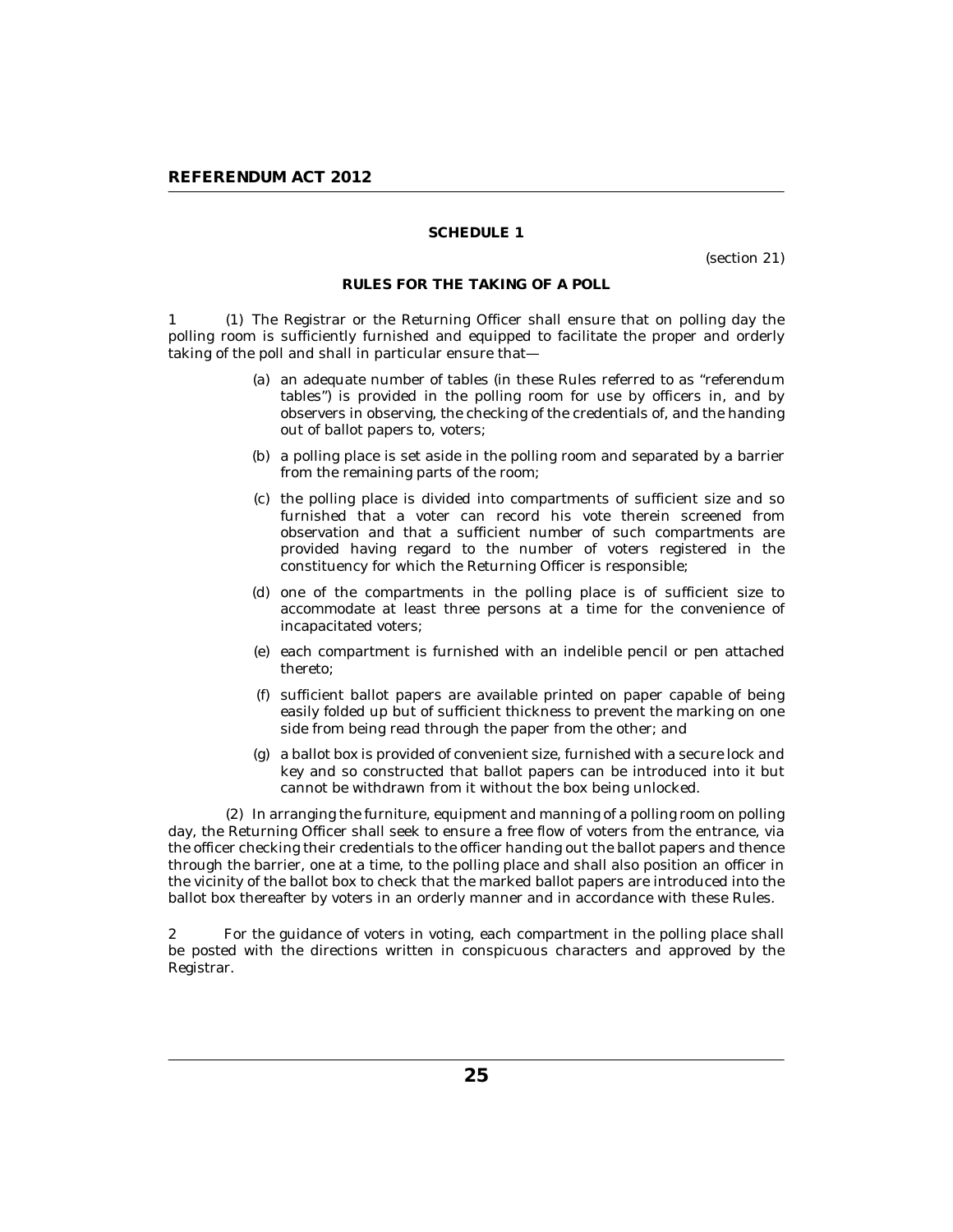Except for the purpose of voting, no person other than an observer or a person authorized by the Registrar or the Returning Officer may be present in the polling room during the taking of the poll, or approach nearer than seven metres to any of the doors of the polling room during the hours that the poll is open. 3

The Returning Officer immediately before the commencement of the poll shall show the ballot box empty to such persons as may then be present in the polling room so that they may see that it is empty, thereafter place the advanced poll ballot papers referred to in section 18(3) into it, and shall then lock it up and keep the key himself and shall place the box in his view for the receipt of ballot papers keeping it so locked until the conclusion of the poll. 4

The Returning Officer shall not allow anyone to be present in the polling place at any time during the poll except the voters engaged in voting, friends of blind or incapacitated voters, and the officers assisting him in the polling room, and no other person (except an observer) shall be allowed within the polling room during the poll without the permission of the Returning Officer. 5

Where the responsibility for the taking of a poll has been divided pursuant to section 13, a Returning Officer shall ensure that— 6

- (a) he (assisted by any presiding officer assigned to him) is furnished with that part only of the parliamentary register which pertains to the part of the poll that falls within his own responsibility;
- (b) the relevant referendum table or tables are assigned to him; and
- (c) he checks the credentials of, and hands out ballot papers to, those voters for whom he is responsible and no others.

7 (1) A Returning Officer or presiding officer shall check the identity of each intending voter by examining his signed voter's card or other means of identification produced, and verifying from the copy of the parliamentary register in the officer's possession that the voter is not recorded as having already voted.

(2) If the Returning Officer or presiding officer is so satisfied, and subject to any challenge under section 26, a line shall be drawn through the voter's name on the copy of the parliamentary register and one ballot paper shall be given to the voter.

A voter receiving a ballot paper shall proceed forthwith through the barrier to 8 (1) one of the compartments of the polling place and shall there, with the indelible pencil or pen provided mark his ballot paper and fold it up, so that it cannot be seen how he has voted on the question, or questions, in the referendum but the official mark thereon is visible upon it.

The voter shall then display the folded ballot paper to the Returning Officer, (2) permit the mark to be verified, and then put it into the ballot box in the presence of the Returning Officer without showing the front of it to any person present.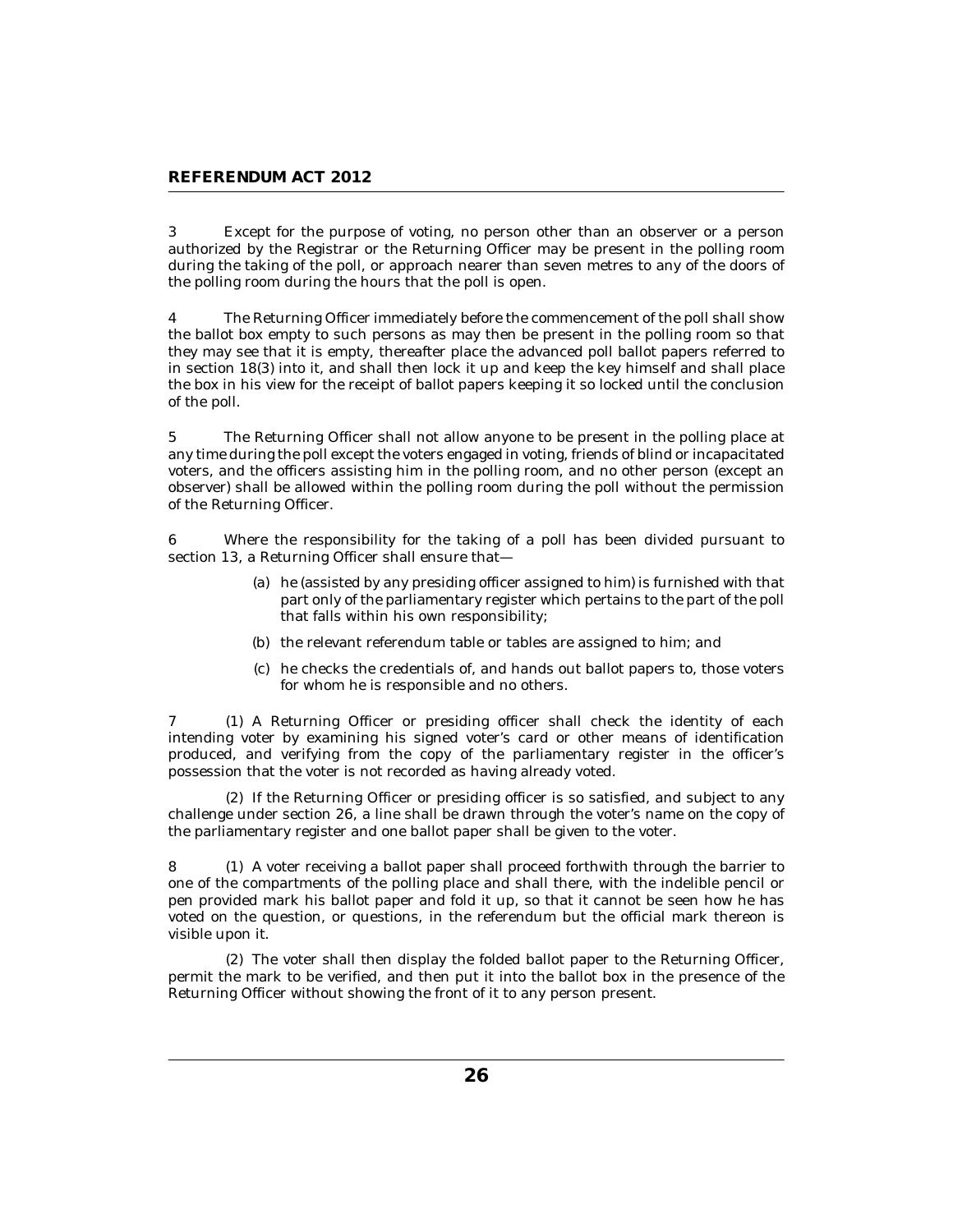A voter shall vote without undue delay and, having put his ballot paper into (3) the ballot box, he shall withdraw from the polling room forthwith.

At the count of votes the Returning Officer shall endorse any ballot paper appearing to him to be void under section 30 with the word "rejected" and if an objection is made by an observer shall further endorse it with the words "rejection objected to". 9

 $(1)$  On the completion of the counting of the votes the Returning Officer in the presence of such observers as may choose to attend, shall seal up in separate packets all— 10 (1)

- (a) counted ballot papers;
- (b) rejected ballot papers;
- spoilt ballot papers; and (c)
- (d) unused ballot papers in his possession,

and shall endorse on each packet a description of its contents, the date of the referendum, and the name of the constituency.

The Returning Officer shall then deliver all the aforesaid packets so endorsed (2) to the Registrar together with a statement showing the total number of ballot papers prepared by him for the election and accounting for them all under one of the heads above mentioned.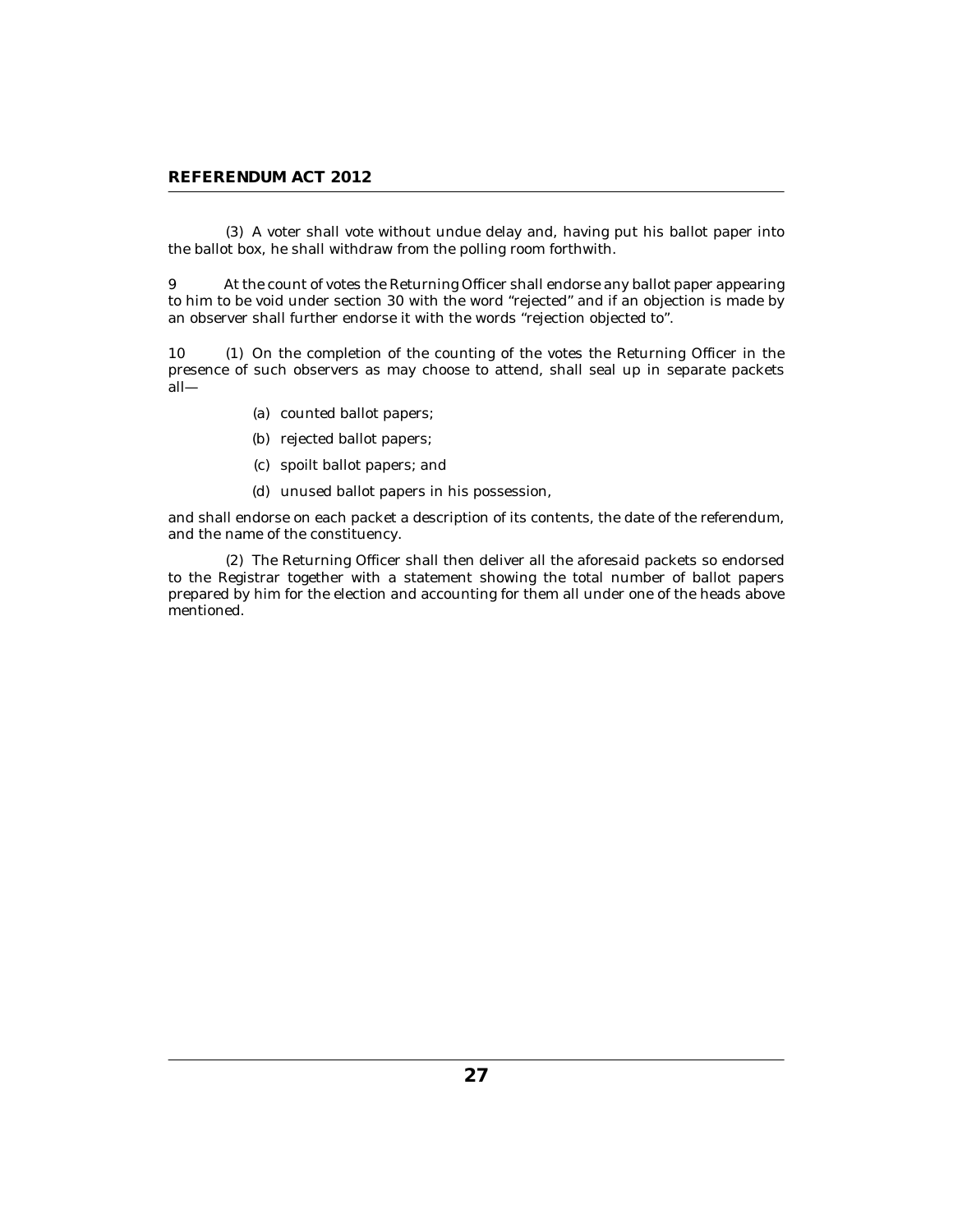# <span id="page-27-0"></span>**REFERENDUM ACT 2012**

# **SCHEDULE 2**

(sections 6(2) and 22)

# **FORM OF BALLOT PAPER**

## Ballot Paper

| * Referendum question | YES: | NO: |
|-----------------------|------|-----|
|                       |      |     |
| * Referendum question | YES: | NO: |

**\*** If there is more than one question being asked at the referendum, numerically list the referendum questions on the ballot paper.

## Instructions to Voters

1. To indicate your answer to any question on this ballot paper, place an **X** in either the "YES" or the "NO" column that is opposite the question.

2. Make no other mark on the ballot paper.

3. Fold the ballot paper through the centre, so that your vote cannot be seen.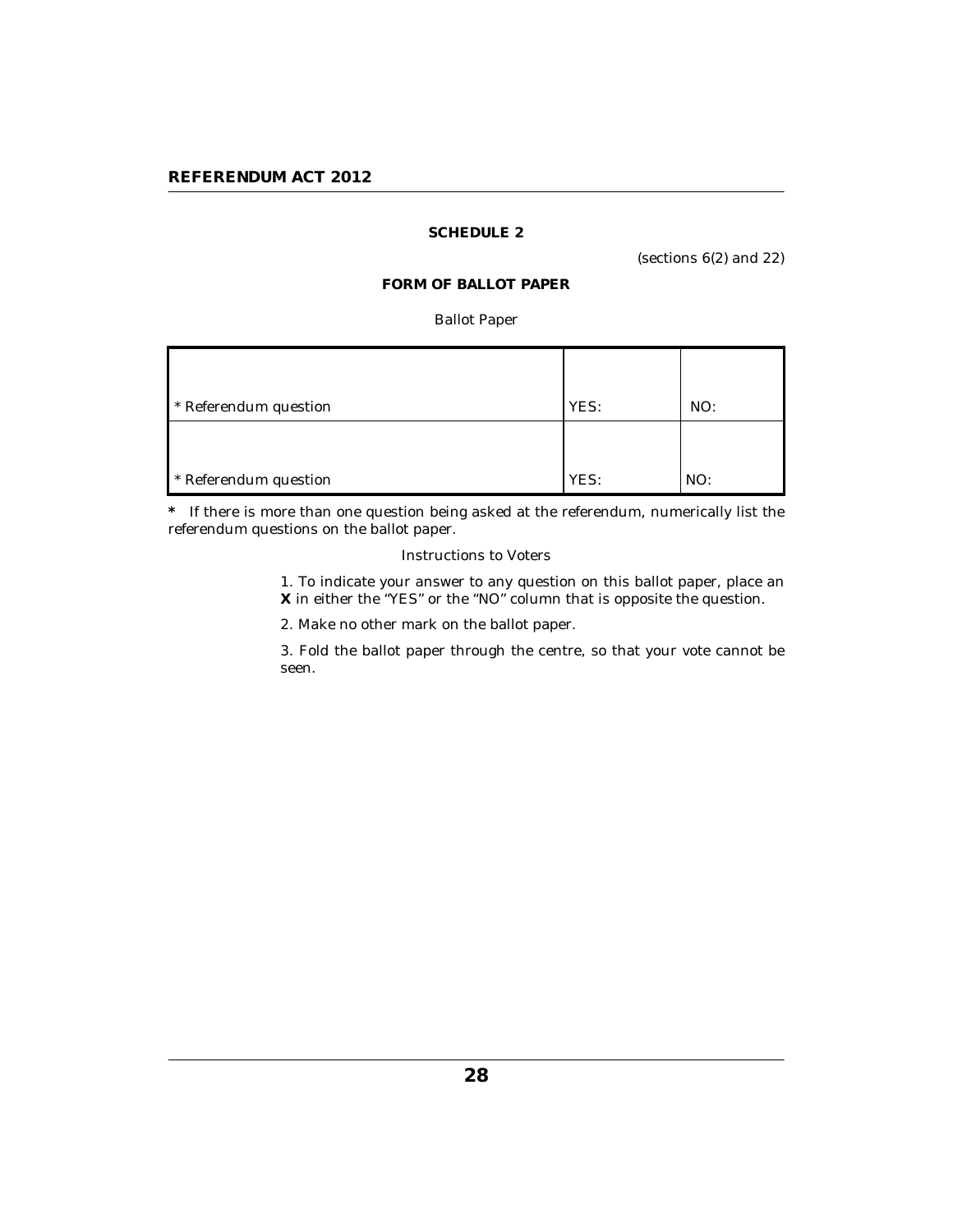(section 26)

### **FORM OF DECLARATION OF INTENDING VOTER**

Declaration of Intending Voter

<span id="page-28-0"></span>I, (full name) of (address) do solemnly declare that—

(1) I am registered in the parliamentary register of the [*blank*] constituency.

(2) I have read (or have had read to me) and understand the provisions relating to the qualifications and disqualifications of voters set out below.

(3) I am entitled to vote at this referendum.

Dated this [*blank*] day of [*blank*] 20 [*blank*]

Signed and declared by the above named (full name) in the presence of [*blank*]

(Signature of declarant)

Returning Officer

*Provisions related to Qualifications and Disqualifications of Voters*

1 Subject to the provisions of paragraph 2 below, a person shall be entitled to vote at a referendum if on the polling day he is registered in the parliamentary register.

2 A person shall not be entitled to vote at a referendum if—

(a) he has ceased to be a Commonwealth citizen;

(b) he has ceased to be ordinarily resident in Bermuda;

(c) he is registered in the parliamentary register of more than one constituency;

(d) he is disqualified from voting at a referendum under section 44, or from voting at a parliamentary election under section 71 of the Parliamentary Election Act 1978;

(e) he is in prison or detained in a senior training school or, he having been sentenced to a term of imprisonment, preventive detention or corrective training, the adjudged term of his sentence has not yet expired whether or not he is then at large on licence, unless he has been granted a free pardon or has been granted remission under section 10 of the Prisons Act 1979; or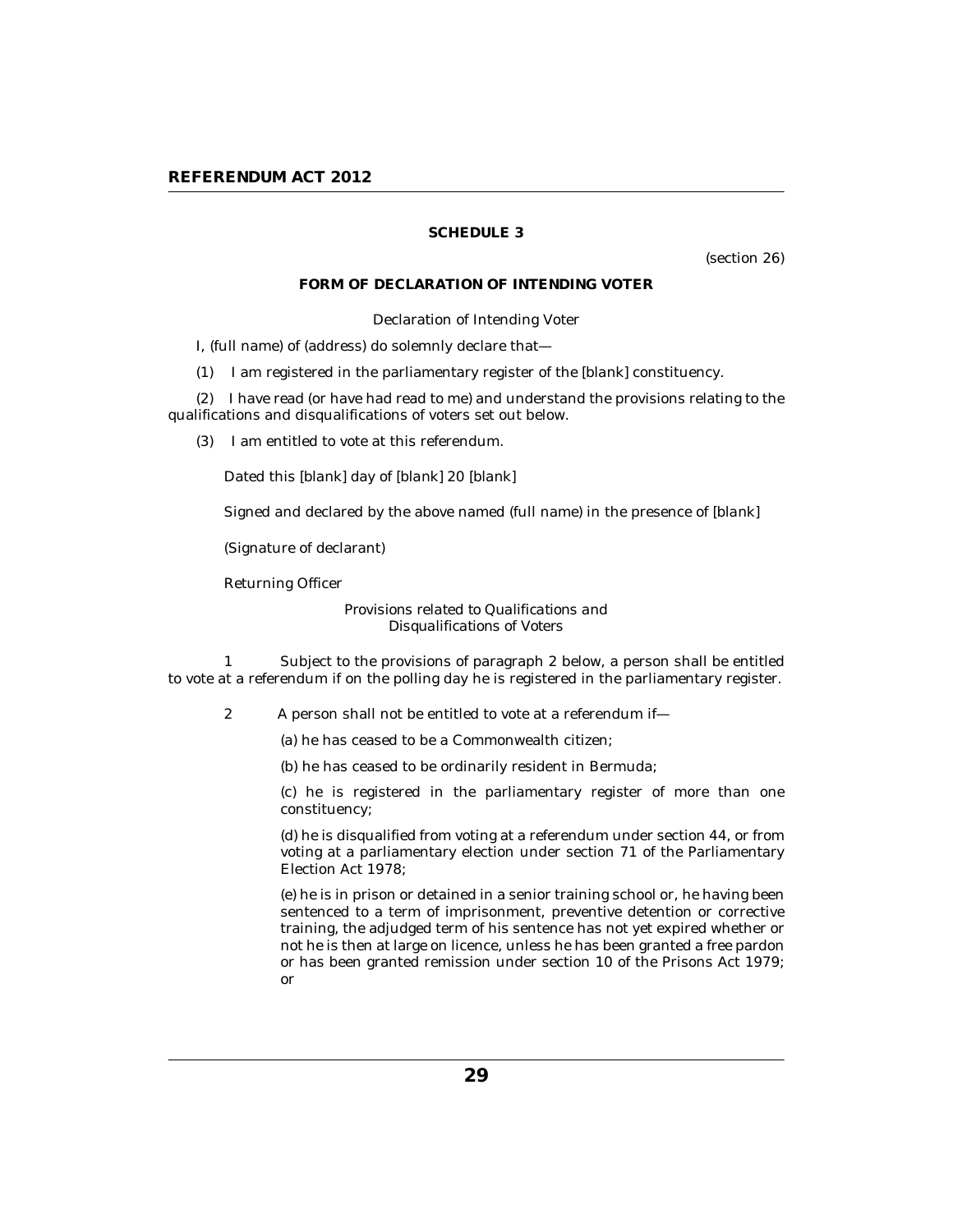(f) he is a person suffering from a mental disorder within the meaning of the Mental Health Act 1968 or is otherwise adjudged to be of unsound mind under any statutory provision.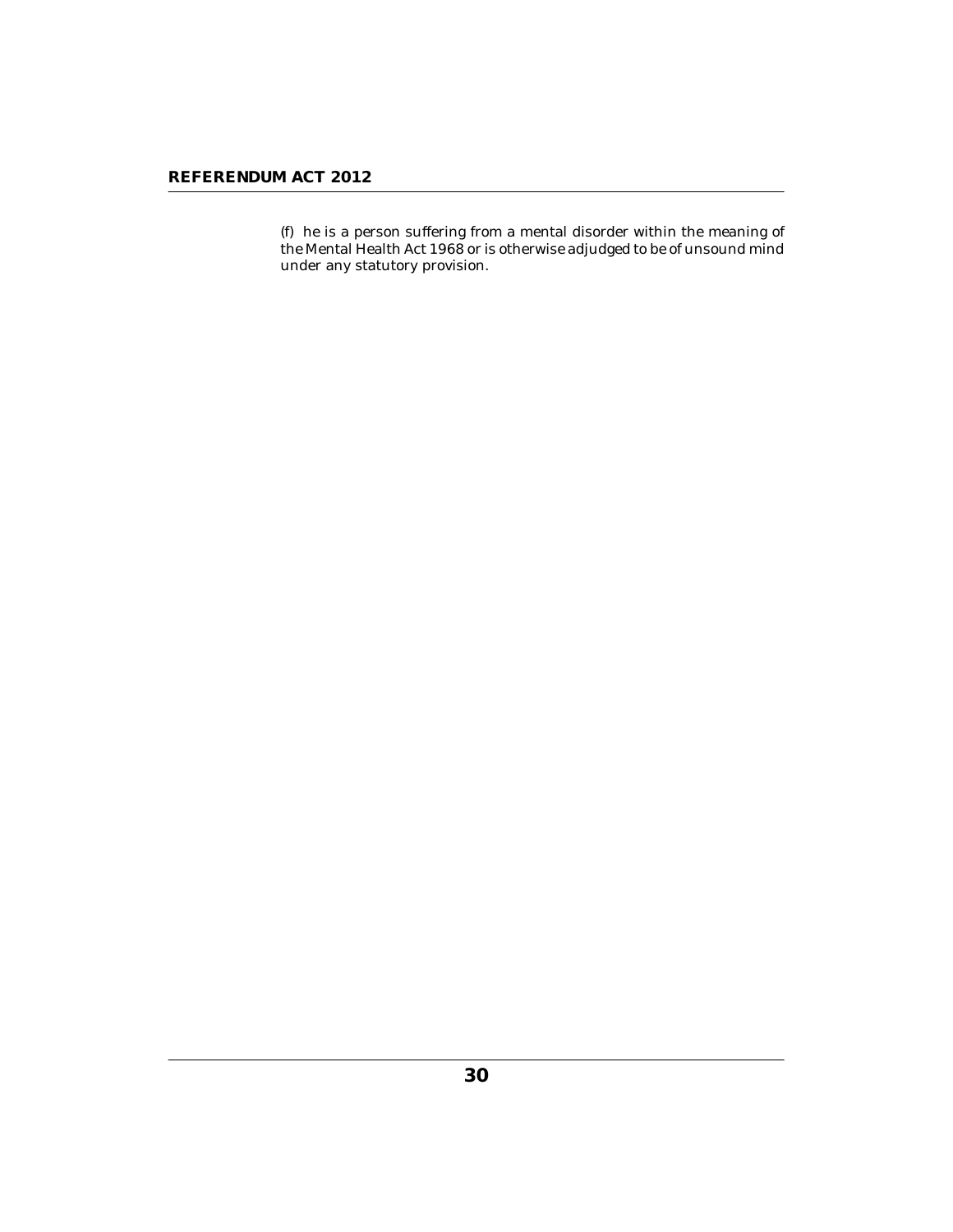(section 28)

### **FORM OF OATH BY BLIND OR INCAPACITATED VOTER**

Oath to be Taken by Blind or Incapacitated Voter

<span id="page-30-0"></span>*Oath to be taken by a voter who is blind, unable to read or so physically incapacitated as to be unable to vote in the manner prescribed by section 27*

\*I do swear/I do solemnly and sincerely affirm and declare that I am incapable of voting without assistance by reason of being blind/ unable to read/so physically incapacitated as to be unable to vote in the manner prescribed by section 27.

Sworn before me [*blank*]

Returning Officer for the [*blank*] Constituency.

Date [*blank*]

\**The voter should only be required to repeat the incapacity he has*.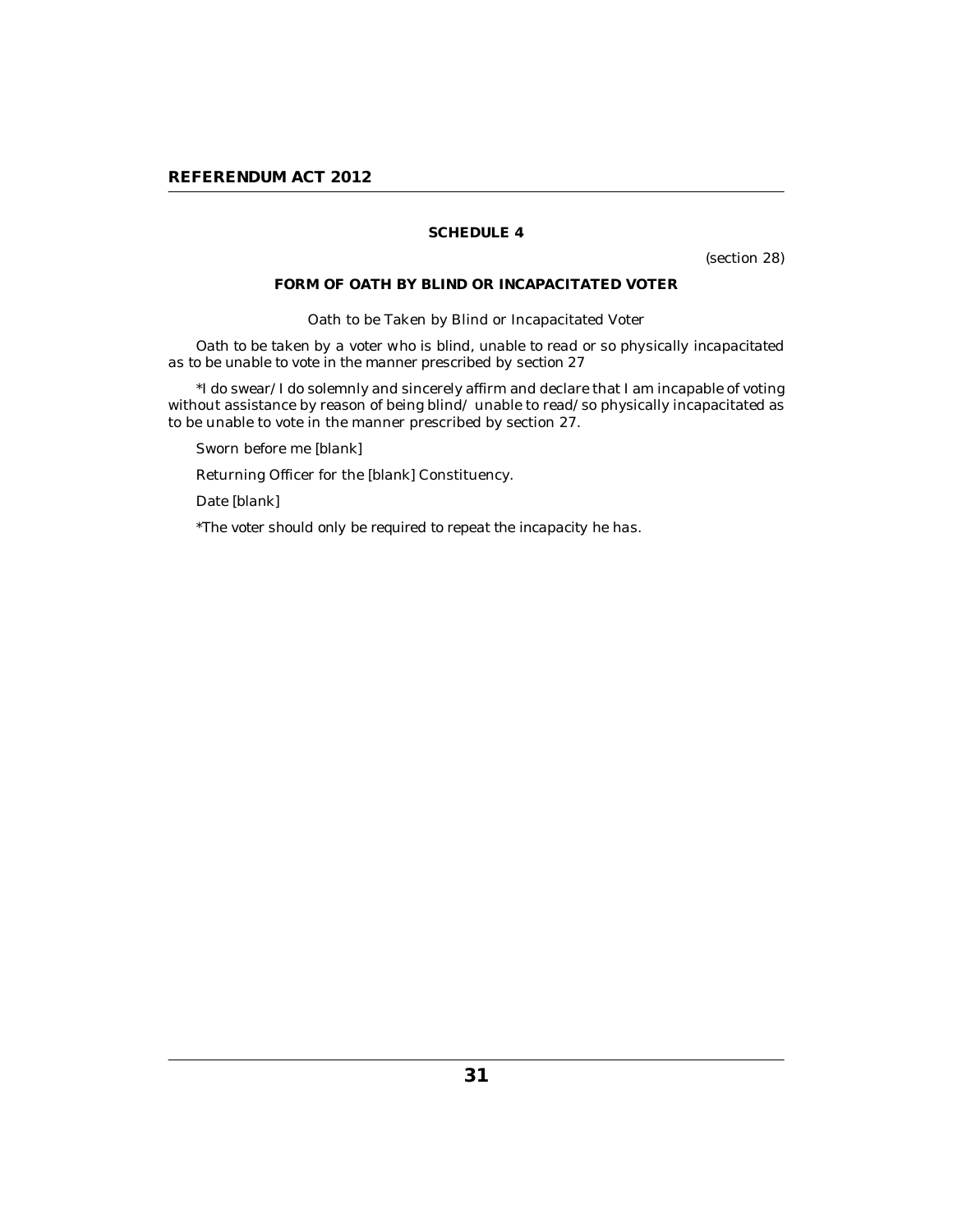(section 52)

# **FEES PAYABLE TO PERSONS DISCHARGING REFERENDUM DUTIES**

<span id="page-31-0"></span>The following persons shall be paid the specified fees for discharging the following duties under the Act—

| <b>Returning Officers:</b>                                                         | \$500 for discharging their duties on polling day                                                                                                                                                                                                                                                                                                                                                                                                      |
|------------------------------------------------------------------------------------|--------------------------------------------------------------------------------------------------------------------------------------------------------------------------------------------------------------------------------------------------------------------------------------------------------------------------------------------------------------------------------------------------------------------------------------------------------|
| <b>Returning Officers:</b>                                                         | \$500 an advanced poll. If the advanced poll is held<br>on more than one day, \$500 in respect of each day<br>of the advanced poll.                                                                                                                                                                                                                                                                                                                    |
| <b>Presiding Officers:</b>                                                         | \$20 per hour for discharging duties on polling day,<br>and at an advanced poll, between the hours of 7:00<br>in the forenoon and 8:00 in the afternoon and<br>thereafter, when requested by the Returning<br>Officer to assist in the counting of ballots, \$25.00<br>per hour. Presiding officers who are public officers<br>shall be paid fees in respect of only the hours they<br>discharge such duties outside of their normal<br>working hours. |
| Other<br>persons employed<br>temporarily to assist in the<br>referendum procedure: | \$10 per hour. Persons so employed who are public<br>officers shall be paid fees in respect of only the<br>hours they are so employed outside of their normal<br>working hours.                                                                                                                                                                                                                                                                        |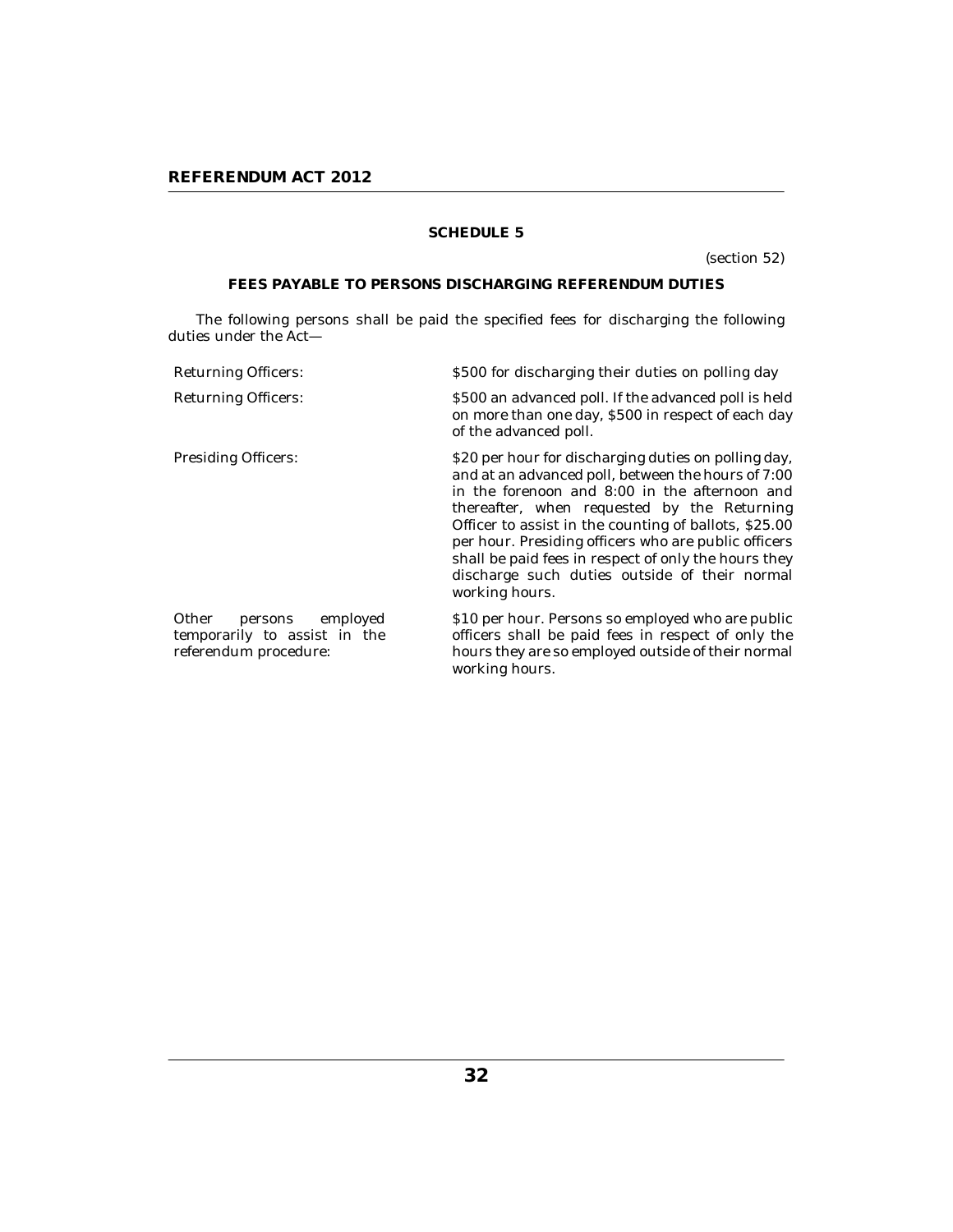(section 53)

### **AD HOC COMMITTEE**

<span id="page-32-0"></span>**Constitution of ad hoc committee**

1 (1) The members of an ad hoc Committee (hereinafter referred to as "the Committee") shall consist of—

- (a) the following persons appointed in writing by the Premier
	- a Chairperson; (i)
	- a barrister; (ii)
	- (iii) three Members of the Legislature; and
- (b) the Registrar, or a public officer designated by him to attend a meeting on his behalf, but the Registrar (or his designate) shall not have a vote at any meeting.

(2) In the case of absence or inability of a person appointed under subparagraph (1)(a) to act, the Premier may in writing appoint a person to act temporarily in his place.

 $(3)$  A person appointed under subparagraph  $(1)(a)$  may at any time resign his office by instrument in writing addressed to the Premier and from the date of receipt by the Premier of the instrument that member shall cease to be a member.

The Committee shall be deemed to be properly constituted notwithstanding (4) that there is a vacancy in the office of the Chairperson or any other member appointed under subparagraph (1)(a).

The validity of any proceedings of the Committee shall not be affected by any (5) defect in the appointment of a member.

(6) No act done or proceeding taken under this Act by the Committee shall be questioned on the ground of any omission, defect, or irregularity not affecting the merits of the case.

(7) No action, suit, prosecution or other proceedings shall be brought or instituted personally against any member of the Committee in respect of any act done bona fide in pursuance or execution or intended execution of this Act.

Fees shall be paid to members of the Committee in accordance with the (8) Government Authorities (Fees) Act 1971.

The Committee shall stand dissolved on the day following the day the Registrar, (9) under section 33(1), publicly declares the results of the referendum in respect of which the Committee was appointed.

**Functions of the Committee**

The functions of the Committee shall be— 2